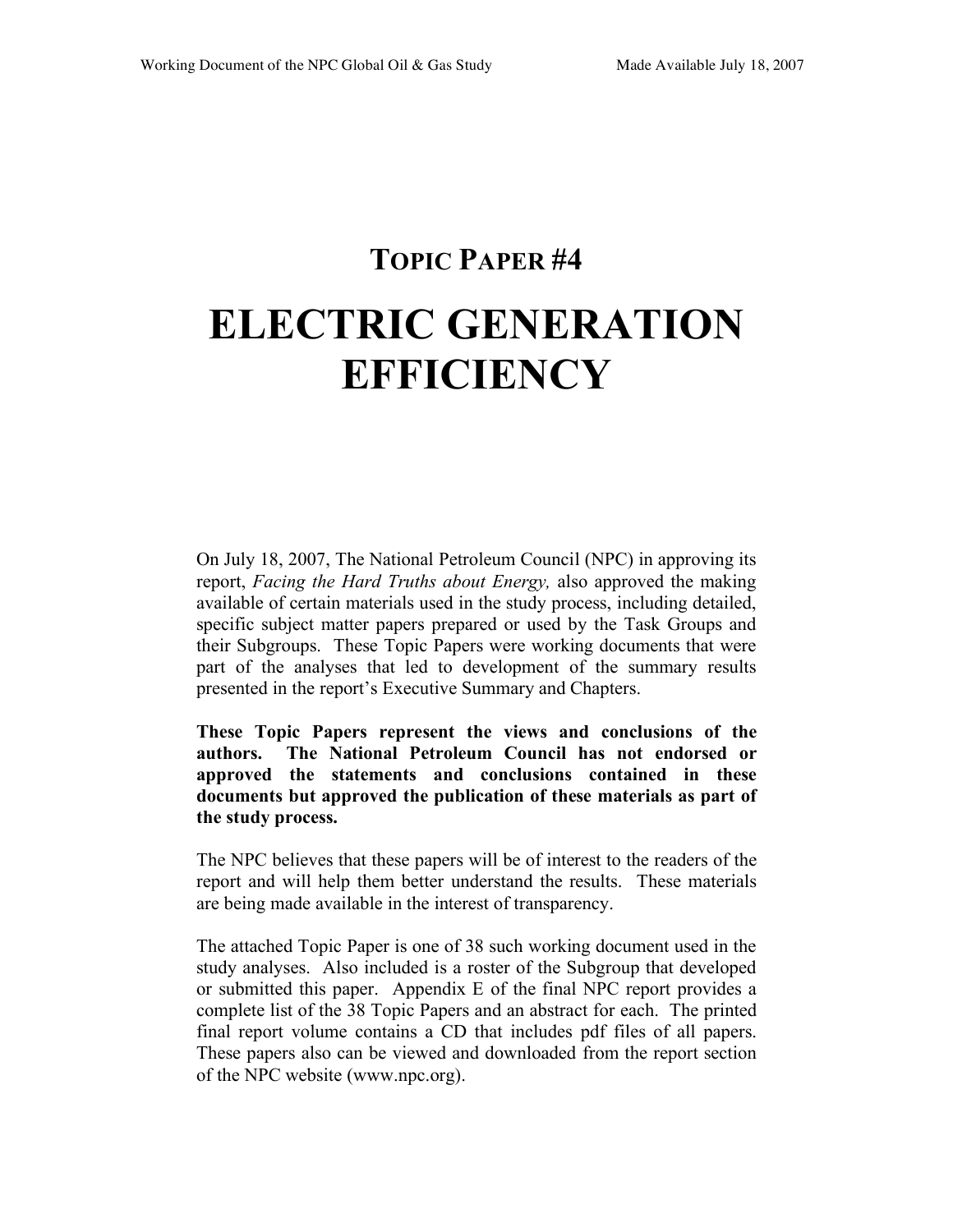#### **NATIONAL PETROLEUM COUNCIL**

#### **POWER GENERATION EFFICIENCY SUBGROUP OF THE DEMAND TASK GROUP OF THE NPC COMMITTEE ON GLOBAL OIL AND GAS**

#### **TEAM LEADER**

David K. Bellman Director of Fundamental Analysis Corporate Planning & Budgeting American Electric Power Co., Inc.

#### **MEMBERS**

Brett D. Blankenship Analyst - Power and Emissions American Electric Power Co., Inc.

Joseph Philip DiPietro Lead General Engineer Office of Systems, Analysis and Planning National Energy Technology Laboratory U.S. Department of Energy

Carl H. Imhoff Manager, Energy Products and Operations Product Line Pacific Northwest National Laboratory U.S. Department of Energy

Barry Rederstorff Staff Engineer Engineering Services American Electric Power Co., Inc.

Xuejin Zheng Senior Analyst - Coal American Electric Power Co., Inc.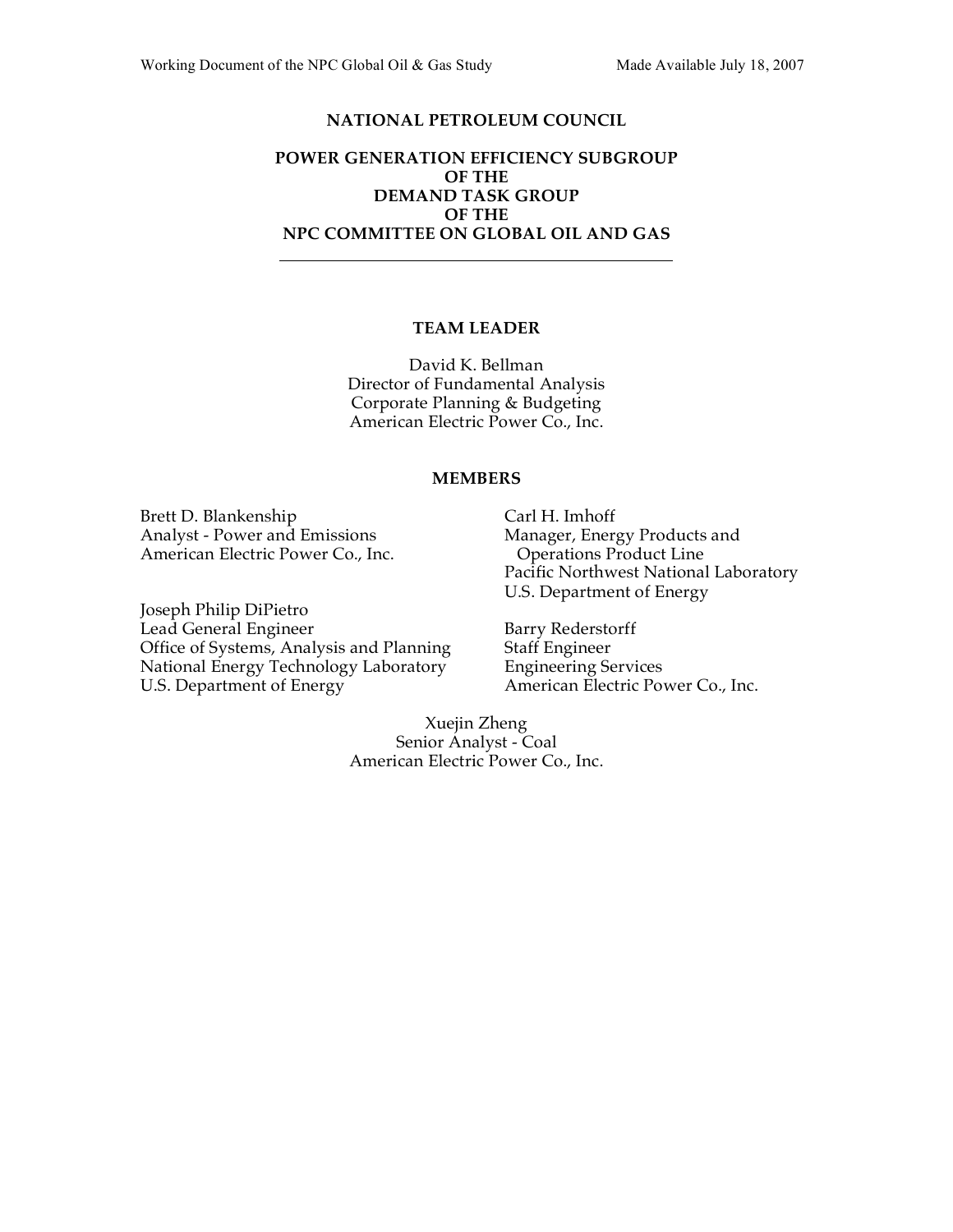# **Power Plant Efficiency Outlook**

# **Power Plant Efficiency**

Team leader: David K. Bellman Date submitted: May 8, 2007

# **Executive Summary**

Power plant efficiencies are typically defined as the amount of heat content in (Btu) per the amount of electric energy out (kWh), commonly called a heat rate (Btu/kWh). In the EIA and IEA outlooks both show power plant efficiencies improvements over time. These expected improvements mainly come from the substitution of old plants with new plants that have better efficiencies. The existing unit efficiency is flat. This indicates some efficiency improvement since many of the existing units will likely install environmental controls. Installation of environmental control systems will add internal energy requirements reducing the efficiency of the plant. There are a few changes one can make to make an existing unit more efficient. However these changes typically will only result in a few percentage point improvements to efficiency.

The efficiency of a new power plant is largely a function of economic choice. The technology is well understood in order to produce a highly efficient plant. In order to produce higher efficiencies, higher pressure and temperatures are required. This increases the cost of the plant as special alloy materials will be needed. Technology improvements could assist by lowering the cost of these special materials through discovery and better manufacturing process.

Coal efficiency merit much focus since coal represents over 50% of current generation in the US. Many countries in the world from Germany to Japan have demonstrated coal plants with heat rates of less than 9,000 Btu/kWh. The US has also demonstrated such technology since the 1950's. However the US coal fleet current operating heat rate is nowhere near those levels, 10,400 Btu/kWh. The US fuel diversity, relative abundance of various fuels, competitive landscape, the age of industry, and focus on reliability has lead to less efficiency in our coal fleet relative to other countries.

In the developing countries there is an opportunity to introduce much higher efficient units in the beginning. Power plants can have lifetimes greater than 40 years, so it becomes important to introduce the efficient units early in the development of the infrastructure. According to the EIA, China is expected to have slightly better coal power plant fleet efficiency as in the US by 2030.

Power plant efficiency can add value by reducing the amount of fuel used and thereby the amount of  $CO<sub>2</sub>$  emitted. With the increased efficiency in the EIA forecast the US fleet reduced  $CO_2$  emissions by 261 million tons in the year 2030 versus holding current heat rates.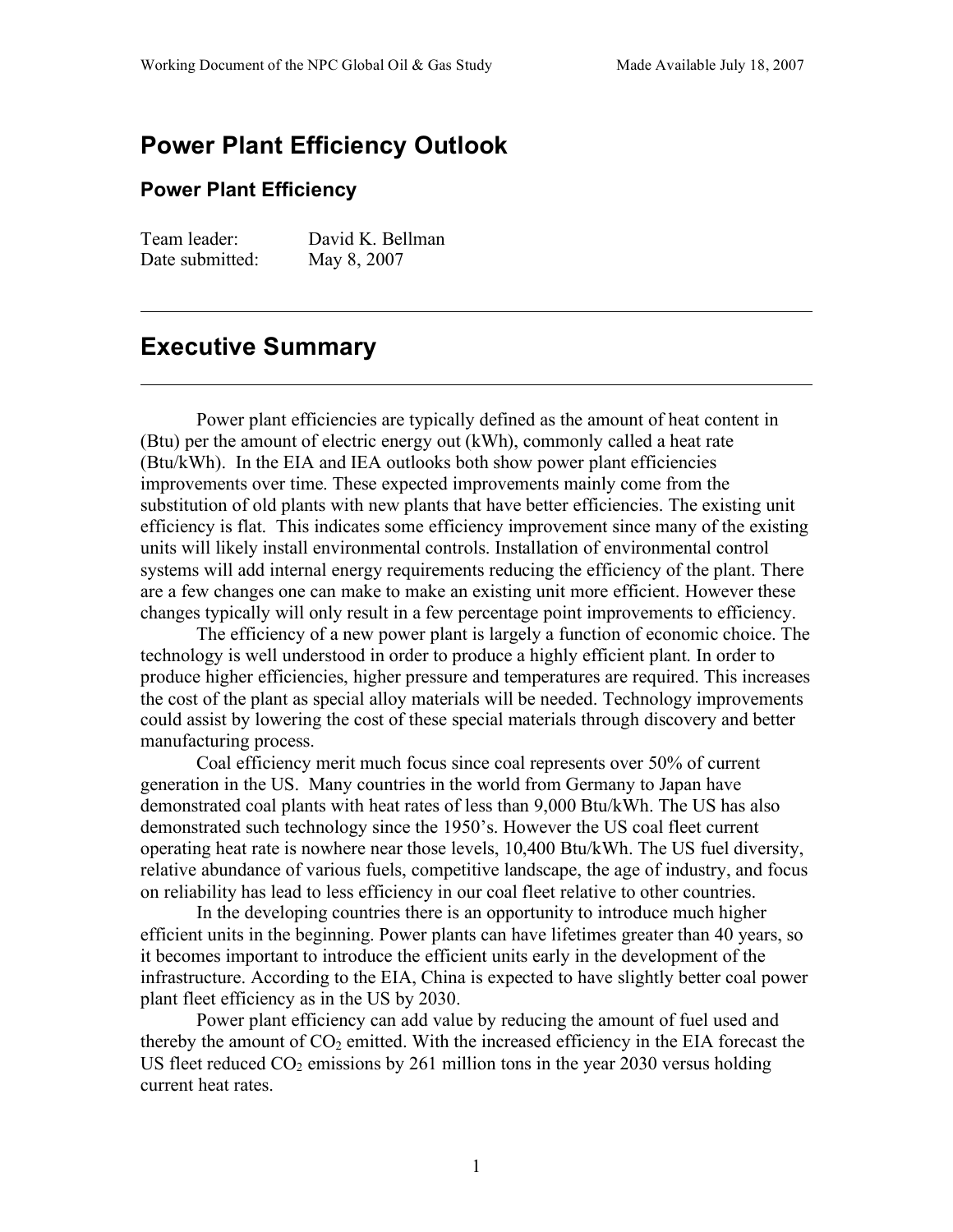# **Power Plant Efficiency Outlook**

# **1. Overview of Methodology**

Information was generated from publicly available reports on power generation efficiency. The reports used herein are (in order as they appear):

- 1. Developments in Pulverized Coal-Fired Boiler Technology J.B. Kitto Babcock & Wilcox April 10-12, 1996Energy Information Agency International Energy Outlook
- 2. GT World, Handbook 2006
- 3. Black & Veatch, Supercritical Technology Overview, February 2004, presented at the CSX Coal Forum
- 4. National Energy Technology Laboratory, 2006 Cost and Performance Baseline for Fossil Energy Plants, February 5, 2007
- 5. Energy Information Administration, Assumptions to the Annual Energy Outlook 2006, March 2006, Table 38 http://www.eia.doe.gov/oiaf/aeo/assumption/index.html
- 6. Coal Utilization Research Council, CURC/EPRI Technology Roadmap Update, September 20, 2006, page 10 http://coal.org/PDFs/jointroadmap2006.pdf
- 7. Electric Light and Power Magazine, November/December 2005, page 44
- 8. Coal Utilization Research Council, CURC/EPRI Technology Roadmap Update, September 20, 2006, page 10 http://coal.org/PDFs/jointroadmap2006.pdf
- 9. US EPA Integrated Planning Model, http://www.epa.gov/airmarkets/progsregs/epa-ipm/
- 10. Lange, Ian and Allen Bellas. Policy Innovation Impacts on Scrubber Electricity Usage. US EPA, National Center for Environmental Economics.
- 11. Braitsch, Jay. DOE/Fossil Energy Carbon Sequestration Program. September 20, 2005. http://www.ostp.gov/PCAST/agenda\_9\_20\_05\_files/Braitsch\_DOE-Csequest\_PCAST\_20Sep05.pdf
- 12. IEA Greenhouse Gas R&D Programme, http://www.co2captureandstorage.info/whatisccs.htm
- 13. US Geological Survey. http://ga.water.usgs.gov/edu/wupt.html
- 14. US Department of Energy, NETL. Energy Penalty Analysis of Possible Cooling Water Intake Structure Requirements on Existing Coal-Fired Power Plants. October 2002
- 15. General Electric GER- 3696D, Upgradable Opportunities for Steam Turbines, 1996
- 16. *Electric Light & Power*, Operating Performance Rankings Showcase Big Plants Running Full Time Nancy Spring, managing editor November, 2005
- 17. The Energy Development Report of China, Edited by M. Cui, etc., Social Sciences Academic Press of China, 2006
- 18. Energy Information Administration/International Energy Outlook 2006, Appendix F Reference Case Projections for Electricity Capacity and Generation by Fuel
- 19. Energy Information Administration Report #:DOE/EIA-0484(2006), Release Date: June 2006, Figure 52 Coal Consumption in China by Sector, 2003, 2015, and 2030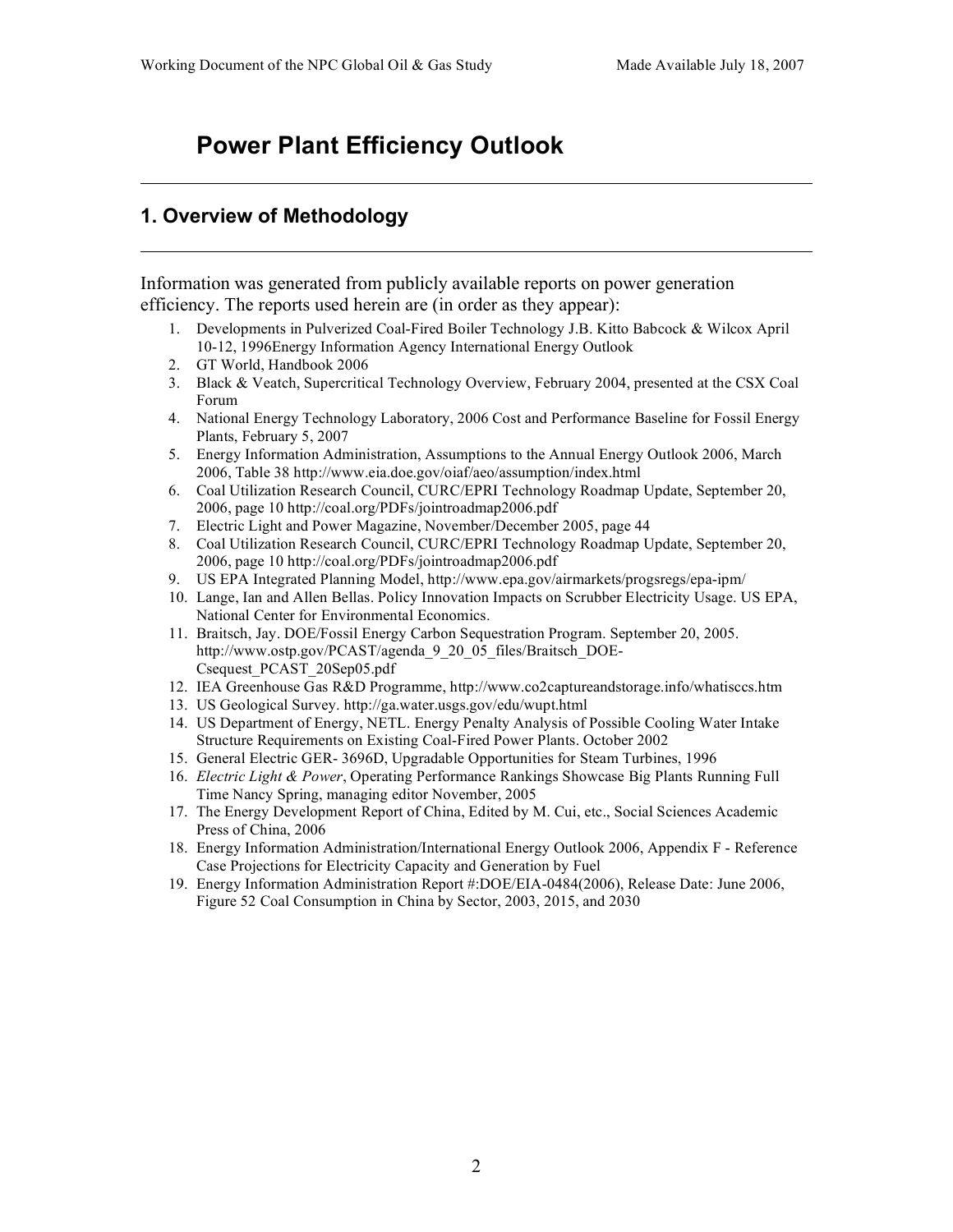# **2. Background**

Stationary efficiency is an important topic as it relates to power generation for many reasons. By definition high efficiency creates less waste, yielding higher output for any given input. Much of the discussion surrounding power plant efficiency will focus on the heat rate (Btu/kWh). This is an ideal measure of efficiency since it defines the ratio of the input as fuel (Btu) to output as power (kWh).

Efficiency improvements can have broader impacts than simple monetary gains for the plant operator. Improvements can be viewed as a fuel supply. By increasing efficiency (i.e. decreasing the heat rate), less fuel is required to generate each kWh. In effect, more fuel supply is now available than would be otherwise. In large enough volumes, this could have market impacts to fuel costs. Likewise an increase in efficiency has an impact on the level of emissions a plant releases. Since less fuel is required to generate a given kWh, fewer emissions are released for that given kWh. Again, in large enough quantities this could impact emissions markets. However, the reasons for not adopting higher efficiency technologies are that they are not necessarily comparable to existing technology. As an example, the ultra-supercritical plant has unique characteristics from higher capital cost to the unit not being able to cycle as sub-criticals historically have been able to.

The discussion will focus on current and future factors affecting stationary efficiency. Both efficiency increases and decreases and their impacts will be examined as they pertain to the future of US, world and Chinese power markets.

# **3. Discussion**

## **Factors Affecting Efficiency**

The following factors affect the efficiency of a given power plant.

*Design choices.* Designs for natural gas and coal-fired power plants represent a trade off between capital cost, efficiency, operational requirements, and availability. For example, a steam turbine system that operates at a higher temperature and pressure can achieve a higher efficiency (see figure 1).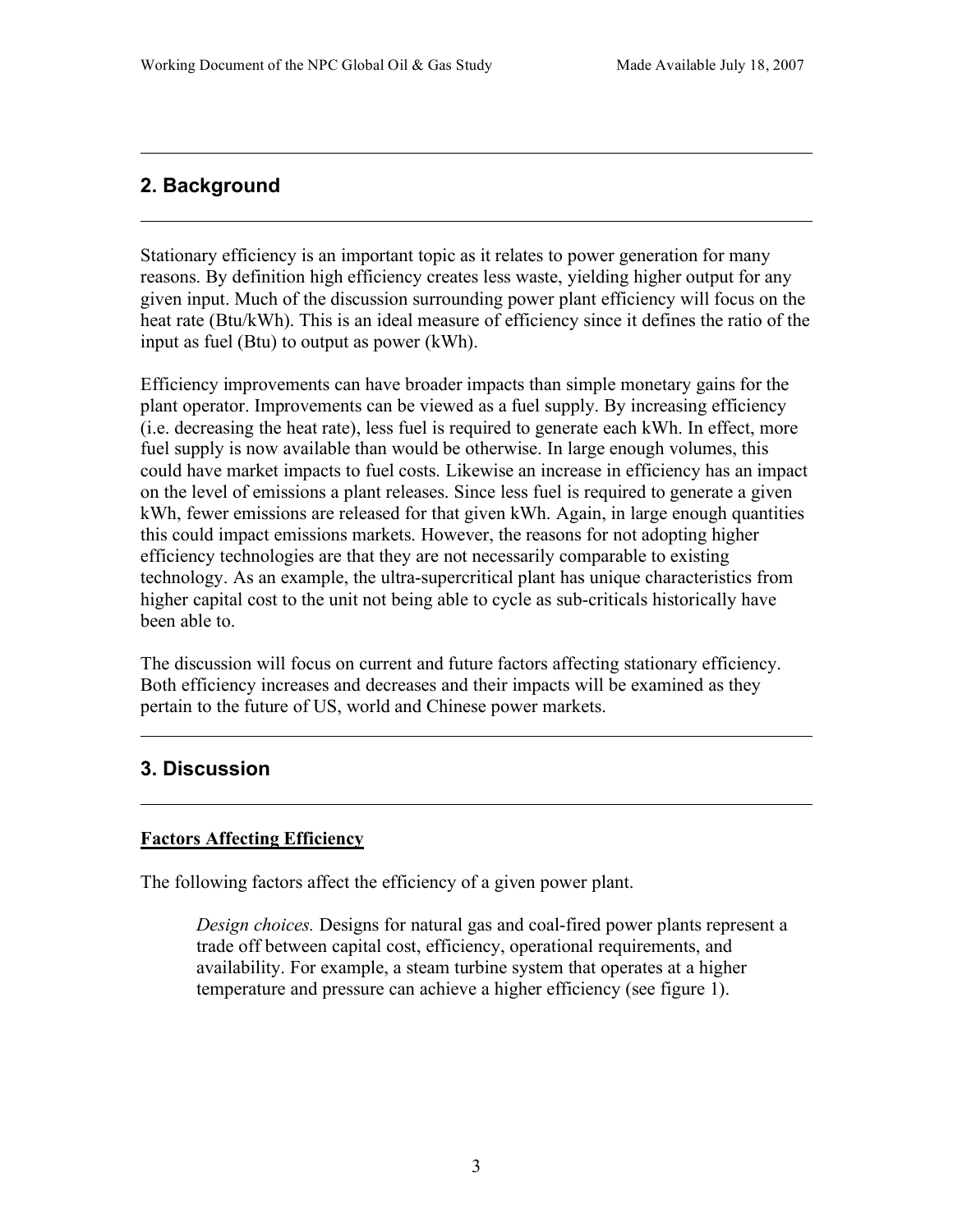



The higher temperatures and pressures, however, require more exotic materials of construction for both the boiler and turbine, thus the capital cost goes up. The technology has been proven and demonstrated since the 1950s. The problems were severe superheater material wastage, unacceptable creep, and thermal fatigue cracking experienced when metal temperatures exceeded approximately  $1,025$ °F.<sup>1</sup> The issue was corrosion and strength at these extreme conditions. Heat integration represents another trade off. Rather than transferring cooling water to a process stream that needs to be cooled down and steam to another process stream that needs to be heated up, the work can be partially accomplished by bringing the two streams into thermal contact via a heat exchanger. There is a significant efficiency benefit, but process-process heat exchangers can cause operational problems, especially during transient phases and in the event of fouling or fluid leakage across the exchanger. Thus heat integration represents a trade off between efficiency and availability. Unit role, peaking, base loading, etc, affect design and operational practices of using units for a role other than which they were designed. Old base load design units are often used for cycling duty. The supercritical to ultra-supercritical units are not capable of cycling without reducing longevity and ultimately the efficiency for which was the ultimate purpose of additional investment.

 $\frac{1}{1}$ <sup>1</sup> Developments in Pulverized Coal-Fired Boiler Technology J.B. Kitto Babcock & Wilcox April 10-12, 1996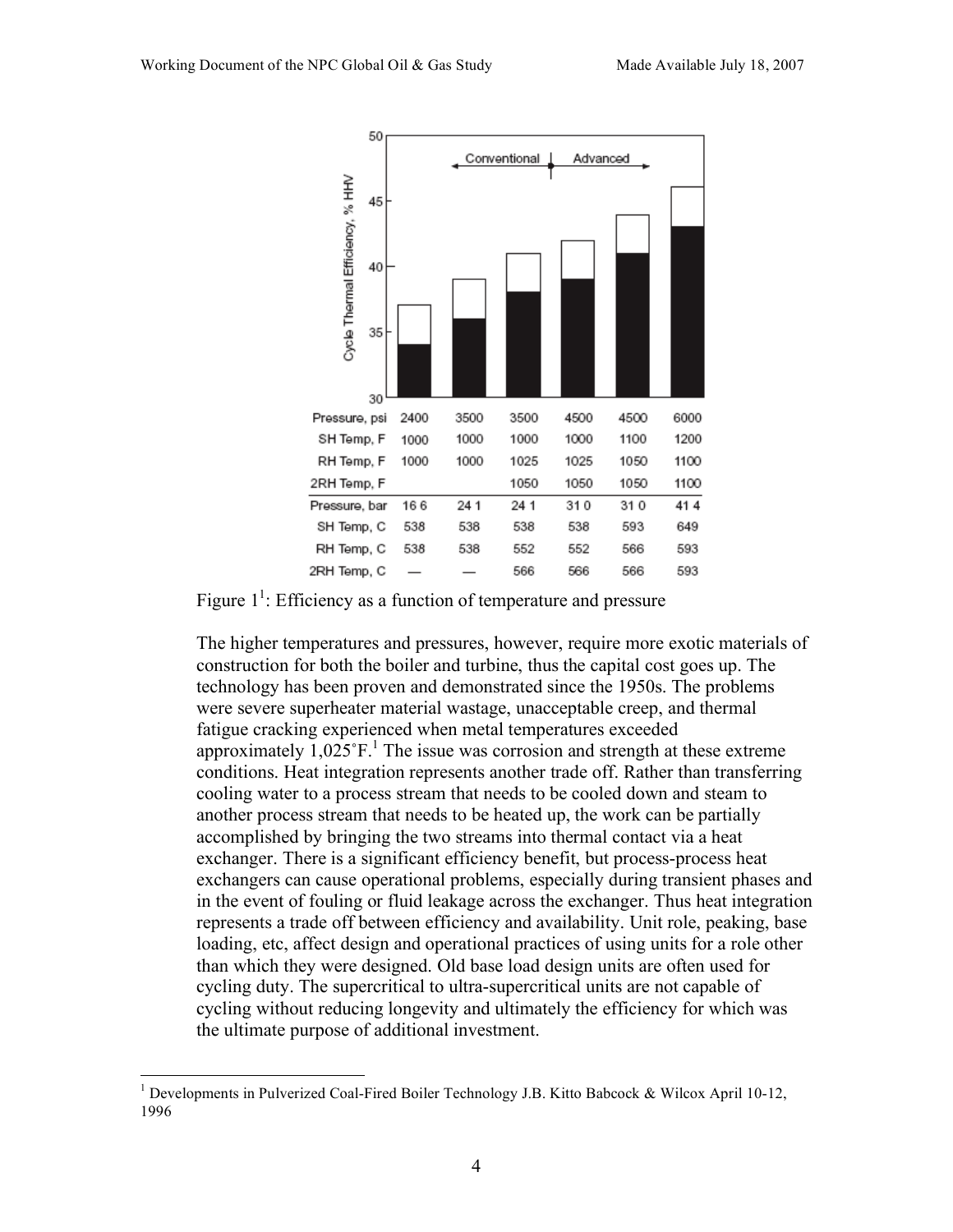*Operational Practices.* Efficiency can be improved by pressing over fire air to the minimum, fully utilizing heat integration systems, staying after steam leaks and exchanger fouling, and a large number of other practices. Operating at full load capacity continuously will enhance efficiency. However the reality is that load is ever changing and the requirements of market based systems focus on reliability and leads to the inability to always run at full load.

*Fuel.* Among coals the higher ranking coals enable higher efficiency because they contain less ash and less water. However additional coal production is largely focused on the Powder River Basin which is sub-bituminous.

*Pollutant control.* The level of pollutant emission control (including thermal) effects efficiency. NO<sub>x</sub> reduction units and  $SO_x$  scrubbers represent parasitic loads that decrease net generation and thus reduce efficiency. This issue is further discussed in latter parts of the report.

*Ambient conditions.* Colder water and ambient air achieves higher efficiency. Additionally, higher altitudes have lower ambient pressure which affects compression and expansion. For example, gas turbines produce lower power at elevations above sea level. The power output loss is a function of the loss in ambient pressure. All else equal, lower altitude enables higher efficiency.

The actual operating efficiency of a power plant is the summation of a lot of factors. The numbers presented for various types of power plants represent typical performance.

Table 1 presents data on the efficiency of commercially available power plant technology

at full load and normal temperatures. This does not account for operational issues as discussed above. Estimates for coal technology range from 7,757 – 9,275 btu/kWh (44% - 37% efficient HHV). This range offers significant improvement over the existing coal plants, if units could actually run at full load, without maintenance or outage situations and standard ambient conditions.

Natural gas combined cycle (NGCC) power plant efficiency estimates range from  $6,333 - 6,800$  btu/kWh  $(50-54\%$ efficient HHV, see box at right) at full load. Typical combustion turbine (CT) heat rates are 9,650 – 10,400 btu/kWh  $(33-35\%$  efficient HHV).<sup>2</sup> The CT plants

#### **Definition: LHV and HHV Efficiencies**

It is important to define the efficiency terms higher heating value (HHV) and lower heating value (LHV). HHV assumes H2O is in liquid state and contains the energy of vaporization. LHV assumes gas state for all combustion products. The efficiencies of coal-fired power systems are most often reported in HHV in the U.S., much of the rest of the world uses LHV. Tthe efficiencies of natural gas-fired power systems are most often reported in LHV. We report all efficiencies here in HHV for consistency.

The difference can be estimated by  $1055Btu/Lb * w$ , where w is the lbs of water after combustion per lb of fuel. To convert the HHV of natural gas, which is 23875 Btu/lb, to an LHV (methane is 25% hydrogen) would be:  $23875 - (1055*0.25*18/2) = 21500$ . Because the efficiency is determined by dividing the energy output by the input, and the input on an LHV basis is smaller than the HHV basis, the overall efficiency on an LHV basis is higher.

So using the ratio:  $23875/21500 = 1.11$  you can convert the HHV to an LHV. So the the range of 50- 54% translates to  $56 - 60\%$  LHV.

 $\frac{1}{2}$ <sup>2</sup> GT World, Handbook 2006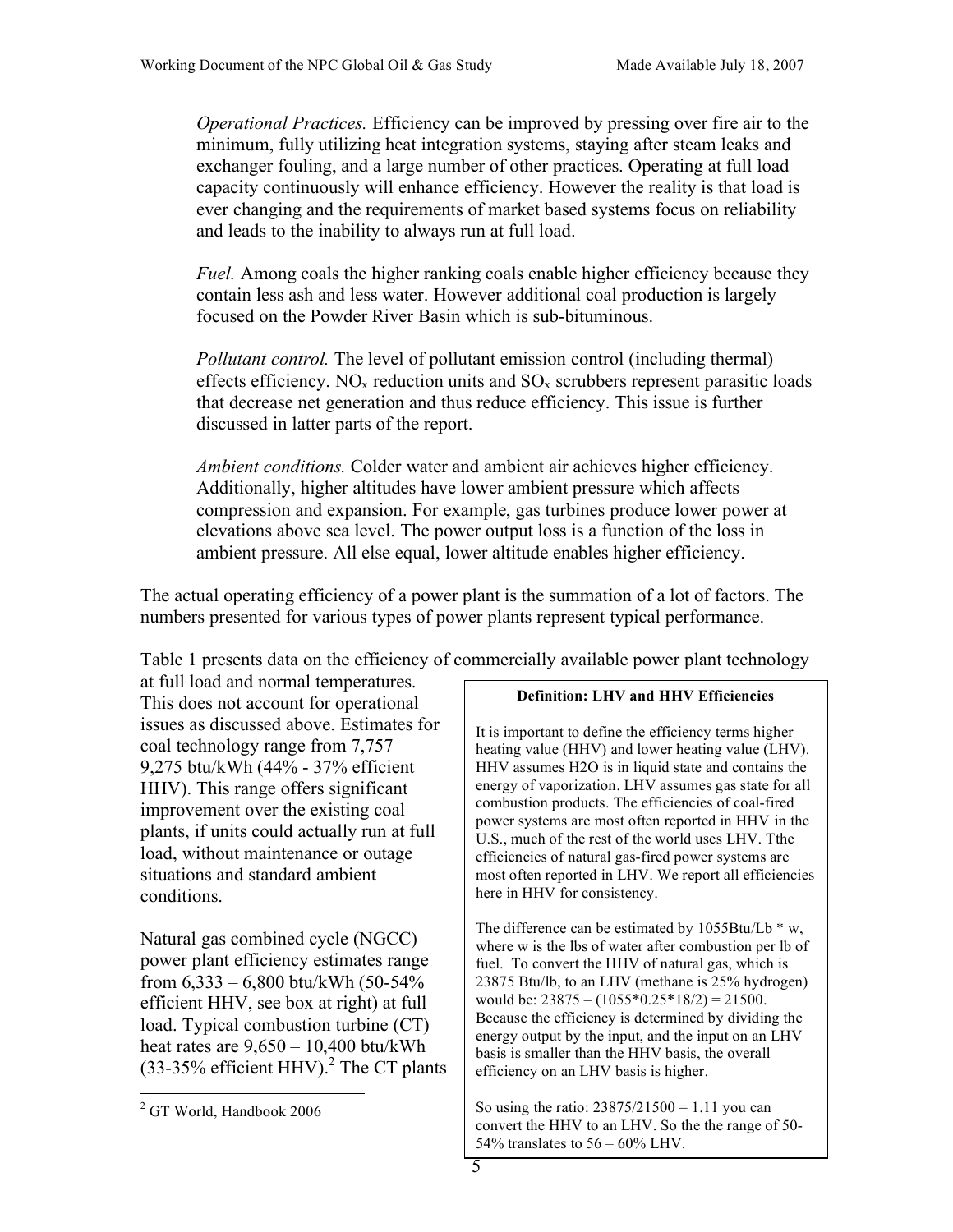do have a very necessary role in the US. The CC and Coal plants cannot cycle – meaning they cannot turn off and on within a few hours. The load shape and reliability require the use of CT units throughout the year. However typically they will have very low capacity factors. Over the past few years, depending on plant location, gas plants were not competitive with coal units and even combined cycle units. As a result, more cycling was required than anticipated.

Three conclusions can be drawn from the data in Table 1.

- Utility companies and other electricity suppliers can choose from a wide range of efficiencies when deploying a coal or natural gas-fired power plant.
- The average efficiency of U.S. power plants will improve as new units come online. The impact of fleet efficiency, as in cars but much longer due to longer operating lifetime, will take many years before any significant change is seen. Significant improvements in the average efficiency of U.S. power plants could be achieved via incentives to accelerate capital stock turnover. However, the ramifications of such incentives do not necessarily result in replacing the retired plant with a particular fuel and technology.
- The current stock of U.S. generation assets is not operating as efficiently as they could be, due largely to operational and economical issues. For example, the existing stock of coal plants is operating well below the efficiency of a new subcritical plant (10,410 versus 9,276 btu/kWh). If efficiency was the goal gas plants should run over coal plants (8,000 vs 10,400 Btu/kWh). An industry-wide review of operational procedures and audit of lingering maintenance issues could produce a significant, near-term step change in average heat rate.

Collaborative industry/government research and development efforts seek to improve the efficiency of natural gas and coal-fired power plants above the level of commercially available systems. The goals of the U.S. Department of Energy are to demonstrate by 2012 at the pilot scale a coal-fired power plant with a heat rate of 6,824 btu/kWh (50% efficiency HHV). The technologies that enable that performance include  $H_2S$  removal from syngas at 'warm' temperatures (500-700˚F), membrane-based oxygen supply, advanced turbine materials, and electrochemical synthesis gas combustion. A subset of these technologies can be adopted for natural gas systems to enable a NGCC heat rate of 5,785 (59% efficiency HHV). Such systems could be online commercially in the 2015- 2020 timeframe.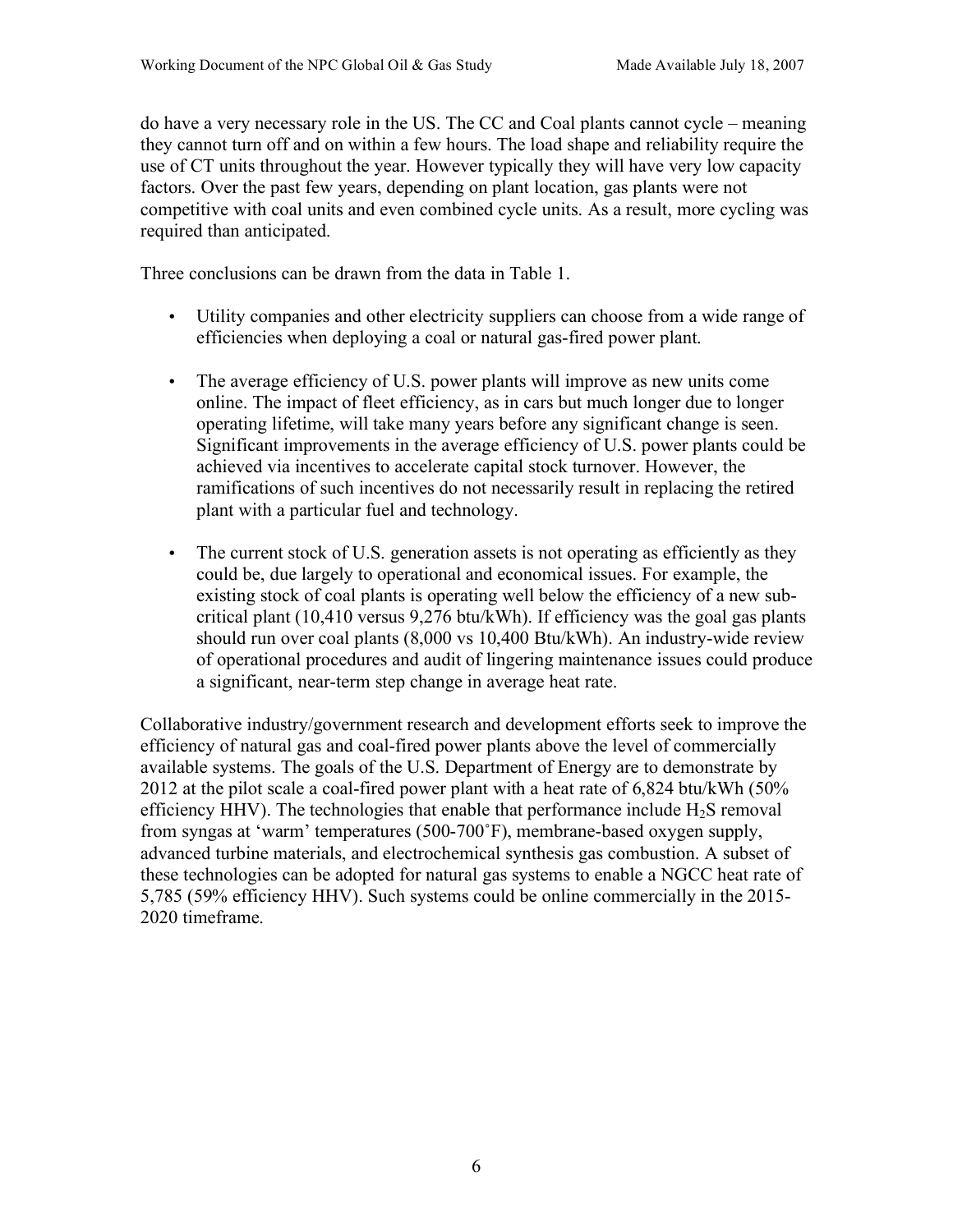| $\frac{1}{2}$<br><b>Description</b>                                                                       | Order<br>year | Capital<br>cost<br>$(\frac{s}{kW})^*$ | <b>Heat rate</b><br>$(\text{btu}/\text{kWh})$ | <b>Source</b>     |
|-----------------------------------------------------------------------------------------------------------|---------------|---------------------------------------|-----------------------------------------------|-------------------|
|                                                                                                           |               | <b>COAL</b>                           |                                               |                   |
| PC, Ultra sc (5500 psig, 1300F)                                                                           | 2006          |                                       | 7,757                                         | $B\&V^3$          |
| PC, Adv sc (4710 psig, 1130F)                                                                             | 2006          |                                       | 8,126                                         | $B\&V^2$          |
| IGCC, Shell, F class                                                                                      | 2006          |                                       | 8,304                                         | NETL <sup>4</sup> |
| <b>IGCC</b>                                                                                               | 2005          | \$1,443                               | 8,309                                         | EIA <sup>5</sup>  |
| IGCC, E-gas, F class                                                                                      | 2006          |                                       | 8,681                                         | NETL <sup>3</sup> |
| PC, super (3500 psig, 1,100 F)                                                                            | 2006          |                                       | 8,712                                         | $NETL^3$          |
| PC/IGCC range                                                                                             | 2005          |                                       | $8,750 - 9,000$                               | CURC <sup>6</sup> |
| PC                                                                                                        | 2005          | \$1,249                               | 8,844                                         | EIA <sup>4</sup>  |
| IGCC, GE, F class                                                                                         | 2006          |                                       | 8,922                                         | $NETL^3$          |
| PC, sub $(2,400 \text{ psif}, 1,050 \text{ F})$                                                           | 2006          |                                       | 9,276                                         | NETL <sup>3</sup> |
| Median, Top 20 efficient U.S. coal power plants, 2004                                                     |               |                                       | 9,400                                         | ELP <sup>7</sup>  |
| Average, all U.S. coal power plants, 2005                                                                 |               |                                       | 10,410                                        | EIA <sup>8</sup>  |
|                                                                                                           |               | <b>NATURAL GAS</b>                    |                                               |                   |
| Advanced NGCC                                                                                             | 2005          | \$575                                 | 6,333                                         | EIA <sup>4</sup>  |
| NGCC, F class                                                                                             | 2006          |                                       | 6,719                                         | $NETL^3$          |
| Conventional NGCC                                                                                         | 2005          | \$584                                 | 6,800                                         | EIA <sup>4</sup>  |
| Conventional CT                                                                                           | 2005          | \$407                                 | 10,842                                        | EIA <sup>4</sup>  |
| Average Gas Plant 2005                                                                                    |               |                                       | 7,920                                         | EIA <sup>7</sup>  |
| Average, all U.S. NGCC, 2004                                                                              |               |                                       | not available                                 | EIA <sup>7</sup>  |
| *Overnight capital cost including contingency. Does not include regional multipliers or interest expense. |               |                                       |                                               |                   |

Table 1: Coal and Natural Gas Power Plant Efficiency at Full Load, Current Technology and Existing Plants

## **Parasitic Load**

Beginning with the Clear Air Act of 1970, the number of power generating units that have flue gas desulphurization (FGD or scrubber) and selective catalytic reduction (SCR) units has been increasing. Recent legislation such as the Clean Air Interstate Rule (CAIR) and Clean Air Mercury Rule (CAMR) has lead to a rapid increase of capacity with a scrubber or SCR. With cap-and-trade programs in place for  $\rm SO_{x}$ ,  $\rm NO_{x}$ , and mercury the number of units with scrubbers and/or SCRs is expected to rapidly increasing over the

 $\frac{1}{3}$  $3$  Black & Veatch, Supercritical Technology Overview, February 2004, presented at the CSX Coal Forum <sup>4</sup> National Energy Technology Laboratory, 2006 Cost and Performance Baseline for Fossil Energy Plants, February  $5, 2007$ 

 $<sup>5</sup>$  Energy Information Administration, Assumptions to the Annual Energy Outlook 2006, March 2006,</sup> Table 38 http://www.eia.doe.gov/oiaf/aeo/assumption/index.html <sup>6</sup>

<sup>&</sup>lt;sup>6</sup> Coal Utilization Research Council, CURC/EPRI Technology Roadmap Update, September 20, 2006, page 10 http://coal.org/PDFs/jointroadmap2006.pdf <sup>7</sup>

<sup>&</sup>lt;sup>7</sup> Electric Light and Power Magazine, November/December 2005, page 44

<sup>&</sup>lt;sup>8</sup> Coal Utilization Research Council, CURC/EPRI Technology Roadmap Update, September 20, 2006, page 10 http://coal.org/PDFs/jointroadmap2006.pdf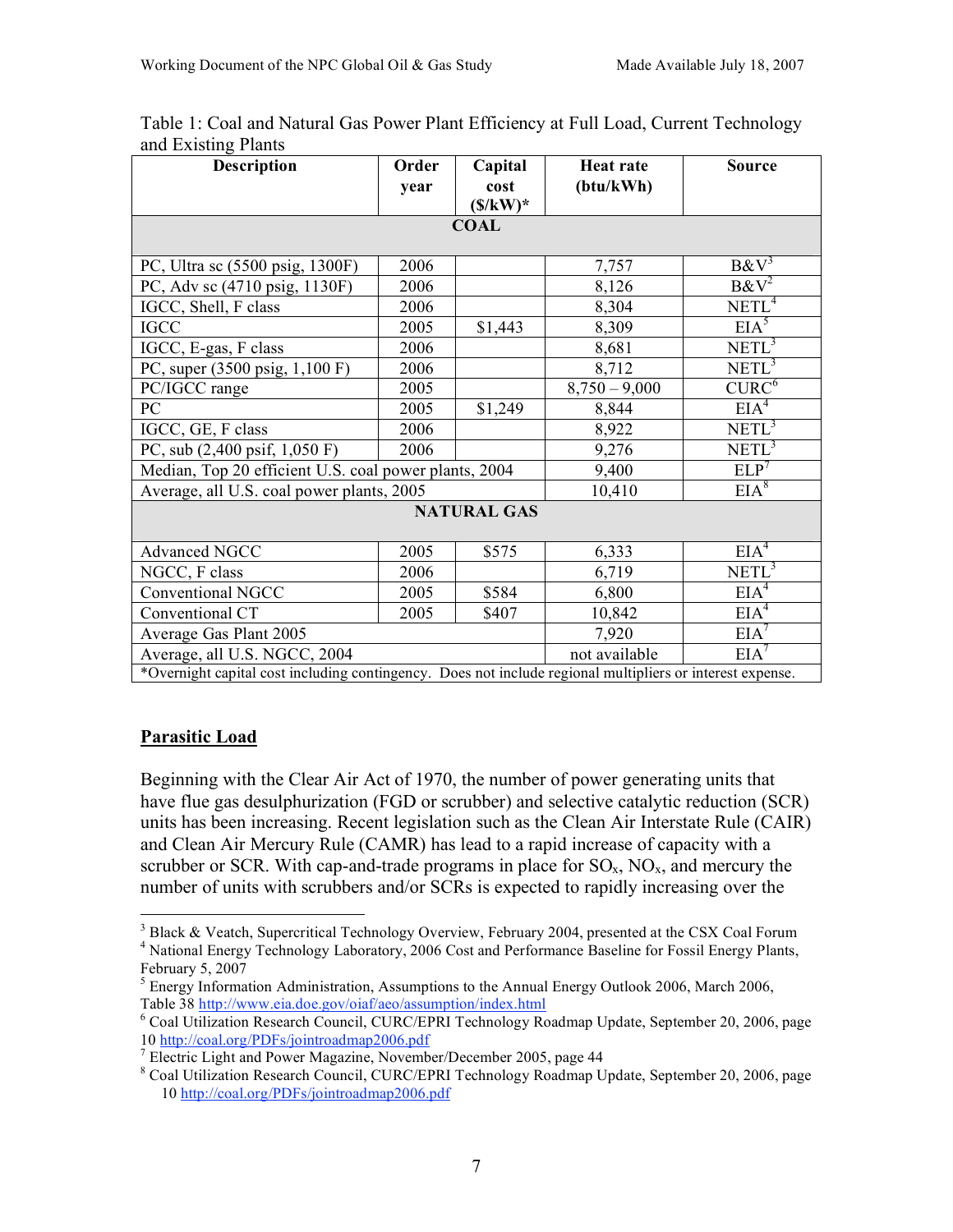next 10-15 years. The obvious environmental benefits of these emission abatement programs come at the detriment of power efficiency. Scrubbers and SCRs, like any auxiliary equipment in a power plant, require electricity to run. This electricity is obtained from the generating unit that is being controlled. This power loss is known as parasitic load. Just as heat rate is a measure of efficiency by calculating the amount of fuel needed for each kWh of power, parasitic load is an efficiency loss because a certain number of kWhs generated must be used for internal power plant use and cannot be sent to the grid to meet consumer demand.

Figure 2 shows the current and forecasted capacity (GW) that will have either a scrubber or SCR installed according to the EPA Integrated Planning Model 2006.<sup>9</sup> Scrubbed capacity is forecasted to increase from 100 GW currently to over 250 GW by 2020. Likewise, SCR installations are expected to rise from 85 GW to 220 GW over the same timeframe.



Figure 2: EPA Forecasted Capacities Installing Scrubber/SCR

Of course with parasitic load, each scrubber or SCR installation will, in effect, lower the amount of realizable capacity that can be used to meet consumer demand. Most documentation cites a 2% parasitic load for scrubber installations.<sup>10</sup> Similar documentation and anecdotal evidence suggests SCRs require about 1% parasitic load. Figure 3 shows the amount of capacity lost due to parasitic load based upon the EPA's projected installations and 2% loss for scrubbers and 1% loss for SCRs. By 2020, over 5

<sup>-&</sup>lt;br>9

US EPA Integrated Planning Model, http://www.epa.gov/airmarkets/progsregs/epa-ipm/ 10 Lange, Ian and Allen Bellas. *Policy Innovation Impacts on Scrubber Electricity Usage.* US EPA, National Center for Environmental Economics.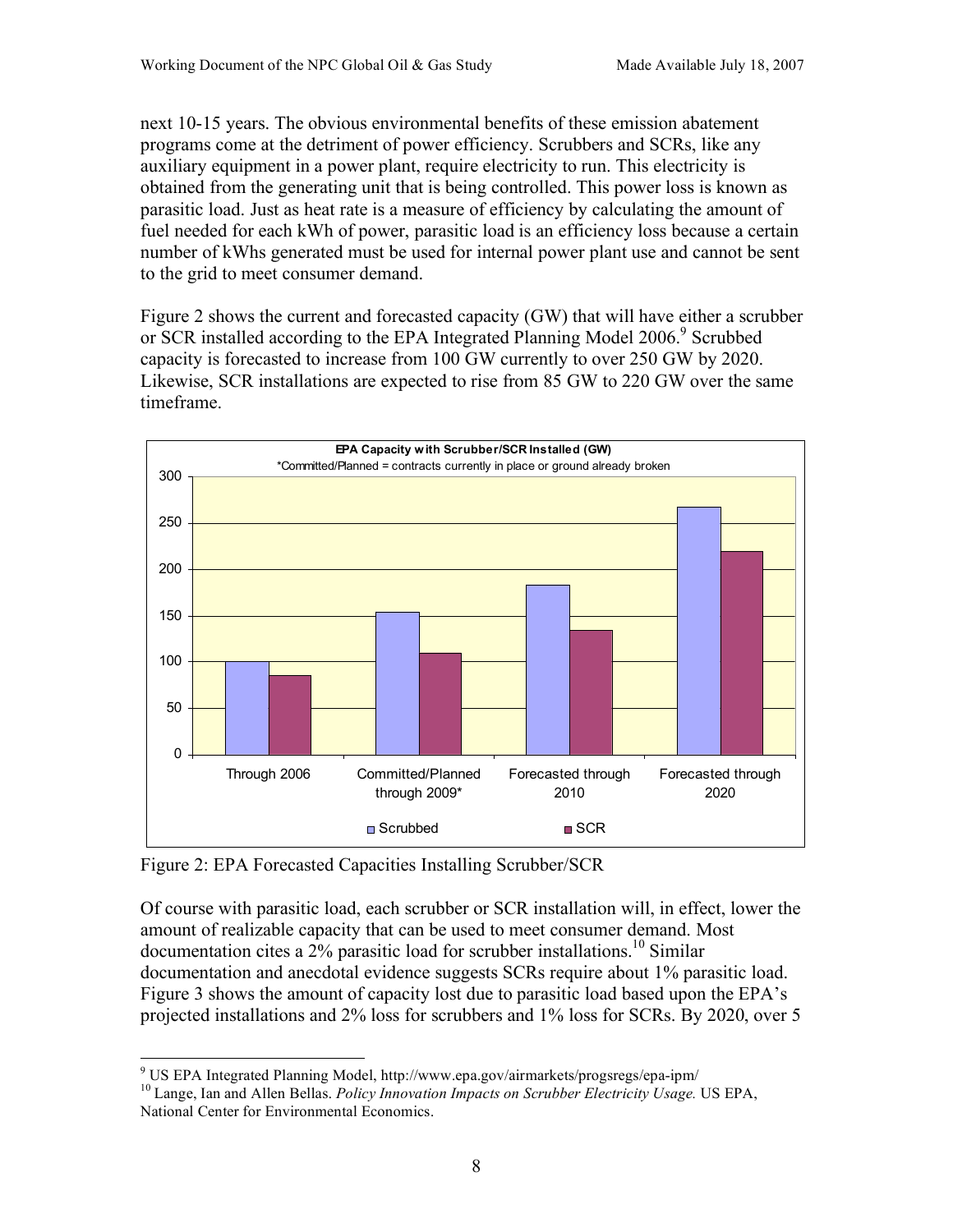GW and 2 GW of capacity are lost due to scrubber and SCR installations respectively. Emission control installations can be viewed as a load growth of 1-3% (3% if BOTH scrubber and SCR installed) or directly as efficiency loss to those units. The net effect is that new generation will be required to meet any given demand as the number of emission controls increases. Figure 3 includes current scrubber and SCR installations. Current parasitic load is being accounted for such that companies or ISOs meet reserve margins, etc. By subtracting current (through 2006) capacities from the 2020 forecasted capacities, we obtain the capacity that will be either retrofitted or new build capacity with control equipment. Assuming 2% loss for scrubbers and 1% loss for SCRs, these values come to 2.0 GW and 0.85 GW lost due to parasitic load for scrubber and SCR installations respectively. Nearly 3 GW of total new capacity will be required to meet parasitic load from scrubber and SCR installations through 2020.



Figure 3: Calculated Total Capacity Loss from Parasitic Load (from EPA data)

Like  $SO_x$  and  $NO_x$ , carbon dioxide seems likely to be regulated at some point during the next decade. Carbon capture and sequestration has remained the focal point for reducing carbon emissions. This technology is still relatively new and remains very costly from a capital and energy perspective. According to the DOE, parasitic load for carbon capture currently ranges from 5-30%.<sup>11</sup> The IEA Greenhouse Gas R&D Programme estimates a 10-15% reduction in efficiency from carbon capture.<sup>12</sup> These values are ONLY associated with carbon capture. No public data is available on the load required for sequestration. These would include transportation (pipeline, etc) and compression/underground pumping. The sequestration portion would be expected to be

<sup>&</sup>lt;sup>11</sup> Braitsch, Jay. *DOE/Fossil Energy Carbon Sequestration Program*. September 20, 2005.<br>http://www.ostp.gov/PCAST/agenda\_9\_20\_05\_files/Braitsch\_DOE-Csequest\_PCAST\_20Sep05.pdf

<sup>&</sup>lt;sup>12</sup> IEA Greenhouse Gas R&D Programme, http://www.co2captureandstorage.info/whatisccs.htm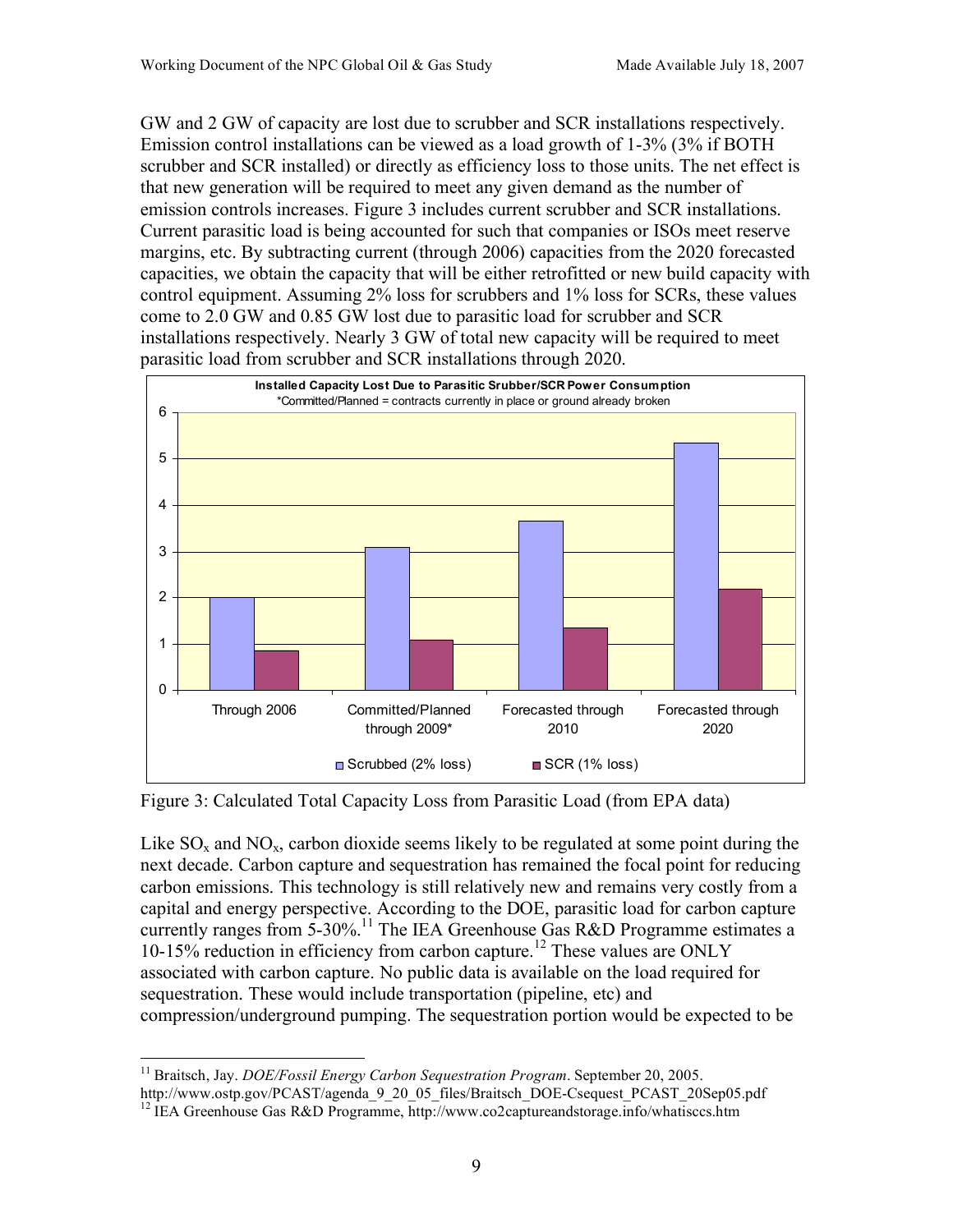very costly for parasitic load since transportation and compression are relatively energy intensive processes.

Assuming a 15% efficiency loss for carbon capture, this would cause a typical 10,500 Btu/kWh steam cycle plant to perform as a 12,000 Btu/kWh plant. A typical combined cycle unit with a 7,000 Btu/kWh heat rate would now operate as an 8,000 Btu/kWh unit. With over 70% of US power generation coming from coal and natural gas (i.e. the primary  $CO<sub>2</sub>$  emitters), any significant amount of carbon capture retrofits on existing plants could have a major impact to the overall system heat rate. Likewise, new plants with carbon capture technology will not reach their full efficiency potential due to significant losses required for carbon capture.

Overall, as emission control installations continue to increase, less power is available to meet consumer demand from the same amount of Btu fuel consumption, leading to an overall efficiency loss. This will require the installation of more capacity to meet this parasitic load.

## **Water Utilization Energy Penalty**

The Clean Water Act amendments of 1977 placed certain limitations on water intake and discharge at certain facilities which included steam power plants. Water is used in large amounts as the method to cool the effluent steam from the steam turbine. Cooling water is used from an external source such as a river or lake to condense this exiting steam. In 2000 approximately 195,000 million gallons per day (MGD) were used to produce electricity in thermal plants alone (i.e. excluding hydroelectric facilities).<sup>13</sup> There are currently three major methods of cooling steam turbine effluent (in order of most to least water consumed):

(1) *once-through cooling systems* which intake water, pump it through the condenser and directly back into the environment.

(2) *wet cooling tower* in which the cooling water is constantly re-circulated from the condenser to a cooling tower where it cools by evaporation and convection; makeup water is added to account for water loss due to evaporation

(3) *indirect dry cooling tower* in which cooling water is constantly re-circulated from the condenser to a cooling tower where it cools by forced air convection via metal fins

The National Energy Technology Laboratory (NETL) at the Department of Energy studied the effects of cooling water systems on power generation.<sup>14</sup> The temperature of the cooling water as it enters the condenser can have significant impacts on turbine performance by changing the vacuum at discharge from the steam turbine. In general terms, cooler water will create a larger vacuum allowing more energy to be generated. Conversely, warmer water creates lower vacuum and impedes generation. This effect is known as the energy penalty.

 <sup>13</sup> US Geological Survey. http://ga.water.usgs.gov/edu/wupt.html

<sup>14</sup> US Department of Energy, NETL. *Energy Penalty Analysis of Possible Cooling Water Intake Structure Requirements on Existing Coal-Fired Power Plants.* October 2002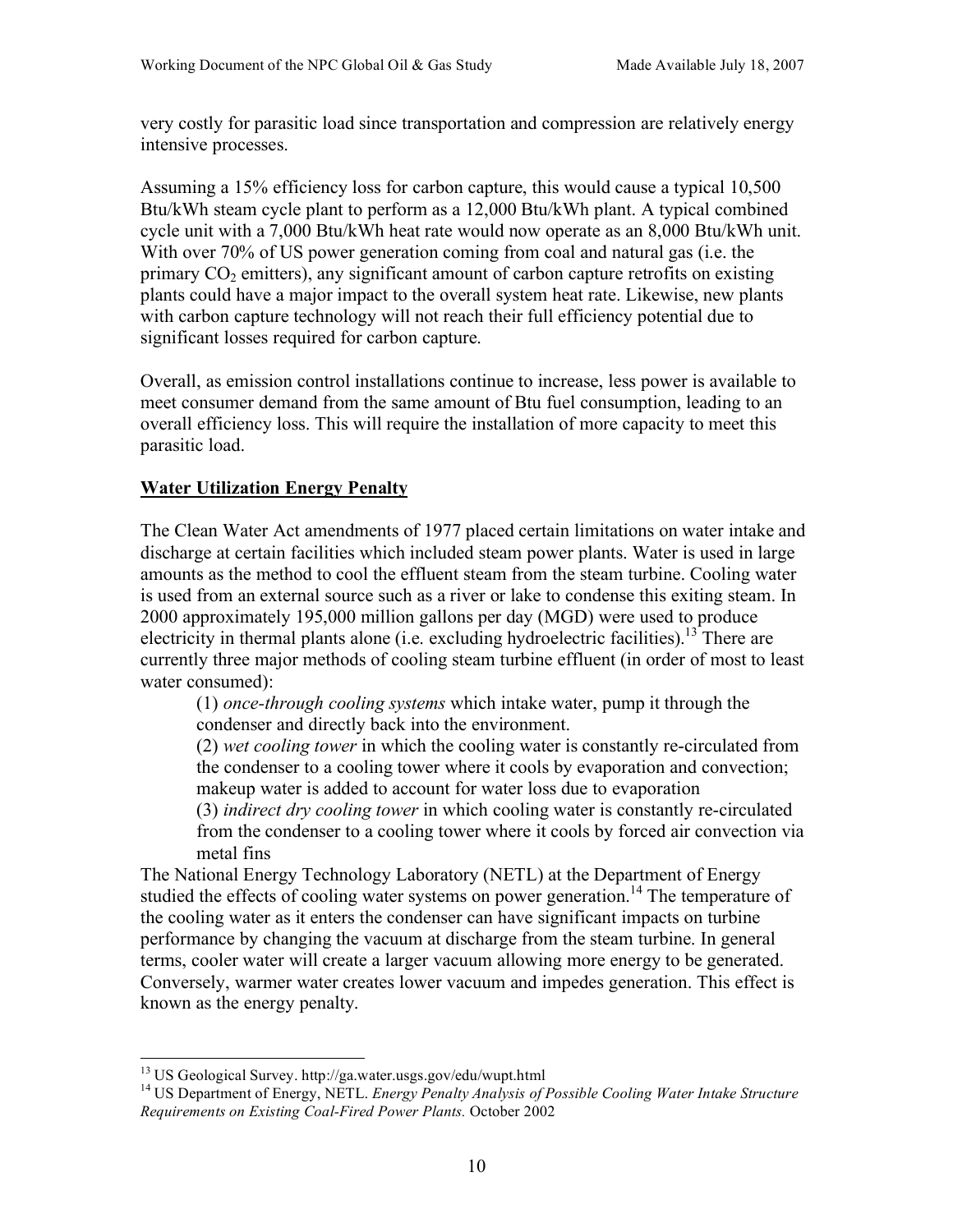The NETL modeled a retrofit of a once-through cooling system to both wet and dry cooling tower systems for a 400 MW unit. The annual average energy penalty for conversion to a wet cooling tower ranged from 0.8-1.5%, while the penalty was 4.2-8.8% with a dry cooling tower. Additional simulations were run for peak ambient temperatures, which also coincide with peak power demand. For the peak case the energy penalties range from 2.4-4.0% and 8.9-16.0% respectively. This is a significant amount of capacity loss during peak demand, when generating capacity is most critical.

It is important to note the potential impacts of water cooling systems on new builds, particularly west of the Mississippi. Many of future coal new builds will be built in this region due to the rise of Powder River Basin coal. Due to the arid climate, this western region is expected to have strict limitations on cooling water systems, with dry cooling towers likely being the system required. As shown above these systems can demonstrate significant efficiency losses. It is important to note that the proposed efficiencies provided in the subsequent sections may not be achievable due to the cooling water system requirements.

# **Efficiency Improvement Possible From Refurbishing and Upgrading Existing Coal-Fired Power Plants.**

Existing coal-fired power plants worldwide do not achieve the highest efficiency possible based on their design. The loss of efficiency can be categorized as controllable or noncontrollable. Controllable losses are generally due to poor operation and maintenance practices. Non-controllable losses are due to environmental conditions (i.e. cooling water temperature, etc), dispatching requirements (i.e. customer demand) and normal deterioration.

Deterioration naturally occurs, and if left unchecked it can become substantial. Therefore, some amount of deterioration, *normal* deterioration, will always be present and noncontrollable. Most of the normal deterioration can be recovered with regularly scheduled maintenance intervals, the frequency of which determines the average based on the resulting saw-tooth curve shown in figure 4. 15 There is a gradual increase in the unrecoverable portion as the unit ages which would require a replacement rather than a refurbishment to eliminate. Poor maintenance practices regarding the timing of the intervals and the amount of refurbishment may result in *excessive* deterioration and is controllable.

<sup>&</sup>lt;sup>15</sup> General Electric GER- 3696D, Upgradable Opportunities for Steam Turbines, 1996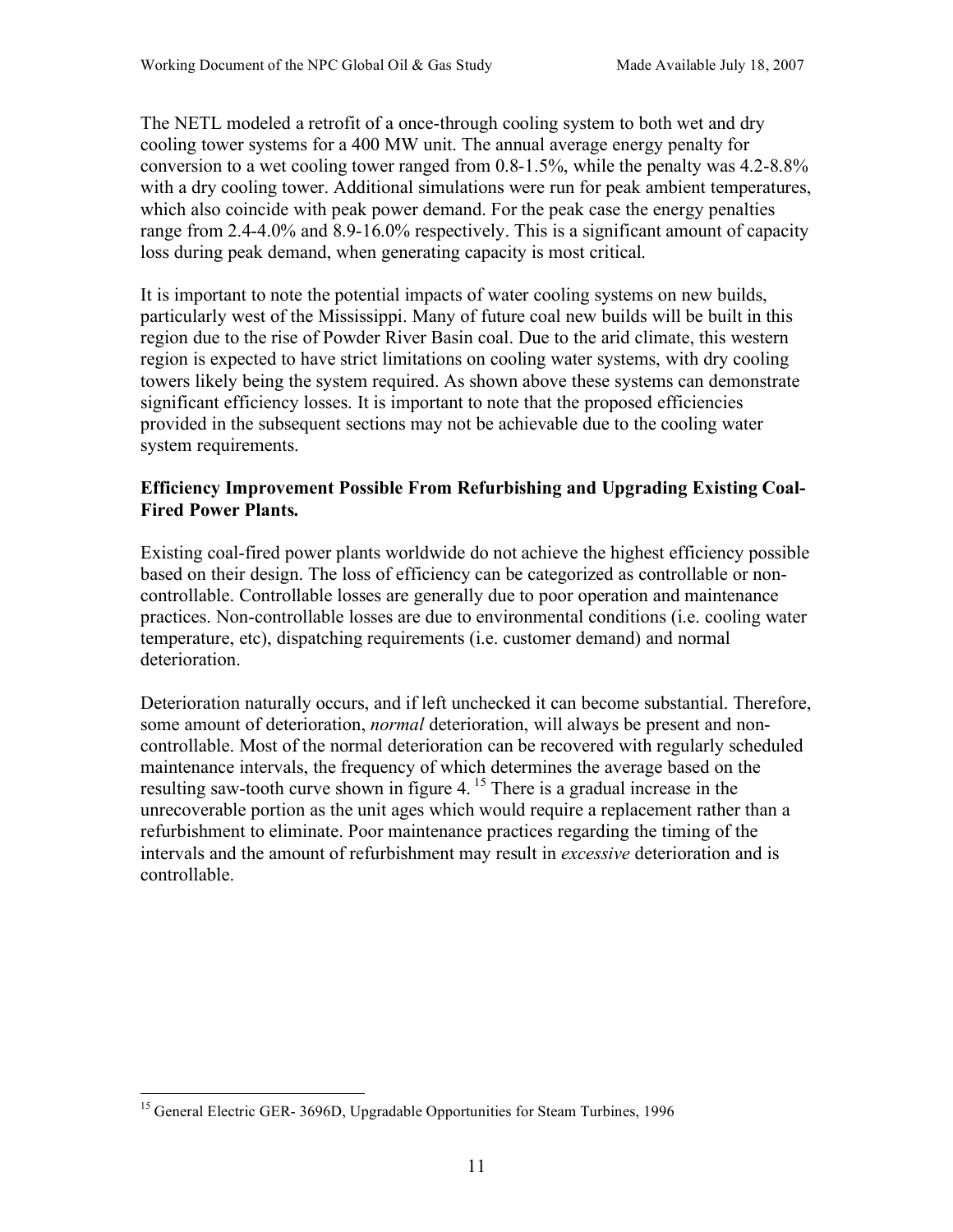

Figure  $4^{15}$ : Change in heat rate over time

Poor operation is a controllable loss. It includes operating off-design (i.e. temperatures too low), running redundant equipment, particularly at part load, excessive startups due to poor reliability, unit controls not properly tuned and off role operation. Off role operation may be using a unit designed for load following (with a control stage) for base load or one designed for base load (without a control stage) for load following.

Dispatching requirements determine the generation level of the unit and is not controllable. Since efficiency drops with load, this loss can be substantial (5-10% at half load).

To summarize, starting from the unit's full load design heat rate, add in the typical losses to get to the operational (or reported) heat rate as follows

Design Full Load Heat Rate + Environmental Conditions [loss or gain] [non-controllable] + Loading [loss] [non-controllable] + Normal Deterioration [loss] [non-controllable] + Excessive Deterioration [loss] [controllable] + Poor O&M practices [loss] [controllable] = Operational Heat Rate

The last two items on the list are recoverable through routine refurbishment and correction of poor O&M practices. These categories are generally acknowledged to be on the order of 500 Btu/kWh for an average plant and can reach 1000+ in some of the more poorly run plants.

Beyond refurbishment, replacement in kind is the next step. This resets normal deterioration loss to 'as-new' values and addresses maintenance reliability problems that can impact heat rate. Replacement opens up the possibility of upgrade. Why not replace a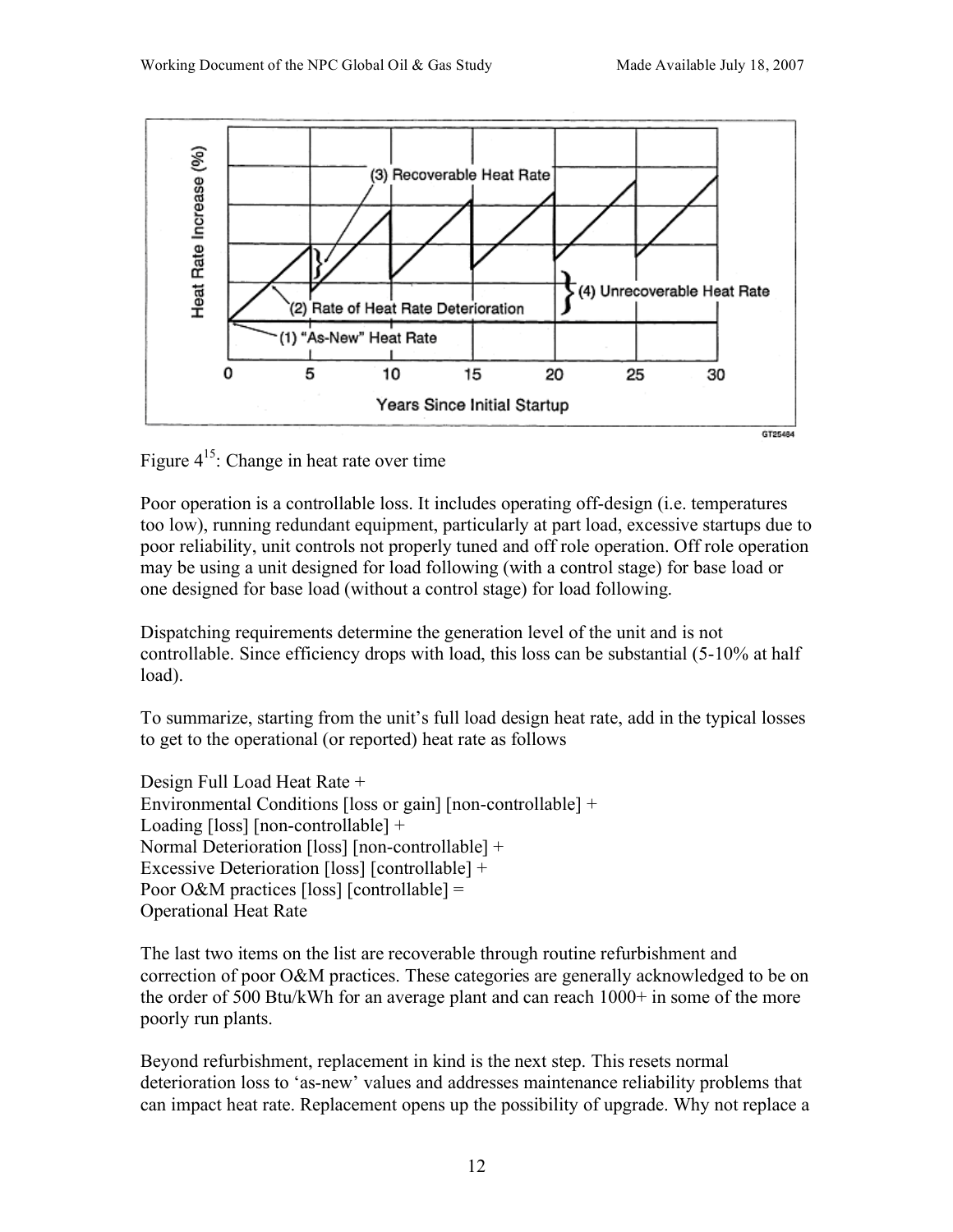part that may be 20 to 60 years old with today's technology and end up better than the original design? Turbine upgrades are prime examples. Controls, condensers and air heaters are other popular upgrades. Table 2 quantifies typical turbine upgrades and breaks the gains down between recovery (in-kind replacement) and that due to the advanced design.15 Table 3 shows typical improvements for non-turbine equipment.

| <b>HP Section</b>                | Heat Rate Improvement - % | Output Increase - % |         |
|----------------------------------|---------------------------|---------------------|---------|
| Advanced Design                  | 0.40 to 0.60              | 0.70 to 1.00        |         |
| Recovery of Aging                | 0.25 to 0.40              | 0.40 to 0.70        |         |
| <b>HP Section Total</b>          | 0.65 to 1.00              | 1.10 to 1.70        |         |
| IP Section                       |                           |                     |         |
| Advanced Design                  | 0.30 to 0.40              | 0.30 to 0.40        |         |
| Recovery of Aging                | 0.10 to 0.20              | 0.10 to 0.20        |         |
| IP Section Total                 | 0.40 to 0.60              | 0.40 to 0.60        |         |
| LP Section Without Last Stage    |                           |                     |         |
| Advanced Design                  | 0.45 to 0.55              | 0.45 to 0.55        |         |
| Recovery of Aging                | 0.10 to 0.20              | 0.10 to 0.20        |         |
| <b>LP Section Total</b>          | 0.55 to 0.75              | 0.55 to 0.75        |         |
| Last Stage                       |                           |                     |         |
| Advanced Design                  | 0.70 to 1.30              | 0.70 to 1.30        |         |
| Recovery of Aging                | 0.05 to 0.15              | 0.05 to 0.15        |         |
| Last Stage Total                 | 0.75 to 1.45              | 0.75 to 1.45        |         |
| Longer Last Stage Bucket         | 1.00 to 1.60              | 1.00 to 1.60        |         |
| <b>Total for Advanced Design</b> | 2.85 to 4.45              | 3.15 to 4.85        |         |
| <b>Total Recovery of Aging</b>   | 0.50 to 0.95              | 0.65 to 1.25        |         |
| Potential Improvement            | 3.35 to 5.40              | 3.80 to 6.10        |         |
|                                  |                           |                     |         |
|                                  |                           |                     | GT25485 |

| Table $2^{15}$ : Efficiency gains for turbines |  |  |  |  |  |
|------------------------------------------------|--|--|--|--|--|
|------------------------------------------------|--|--|--|--|--|

Table 3: Efficiency gains on various plant equipment

| Equipment                                                                | <b>Description of</b>                                          | Cycle              | <b>Type of</b>                                | <b>Source</b>                               |
|--------------------------------------------------------------------------|----------------------------------------------------------------|--------------------|-----------------------------------------------|---------------------------------------------|
| (other than                                                              | <b>Efficiency Loss</b>                                         | <b>Efficiency</b>  | Change                                        |                                             |
| <b>Turbines</b> )                                                        |                                                                | Impact             |                                               |                                             |
| <b>Pulverizers</b>                                                       | Fly ash carbon<br>content of 1% -<br>$30\%$ , Impact of<br>30% | $0.2\%$ to $0.5\%$ | Recovery                                      | <b>APEC</b><br>document                     |
| <b>Air Heaters</b>                                                       | Excessive<br>leakage, High<br>delta P                          | $0.2\% - 1.5\%$    | Recovery &<br>upgrade of<br>seals             | <b>APEC</b><br>document                     |
| <b>Forced Draft,</b><br>Primary Air,<br>and Induced<br><b>Draft Fans</b> | Does not match<br>current system<br>design.                    | $2\% - 8\%$        | Up-grade to<br>match current<br>system design | <b>APEC</b><br>document                     |
| Condenser                                                                | Air in leakage,<br>Fouling,<br>Original design                 | $2\%$              | Recovery &<br>up-grade of<br>design           | Intek, Inc.<br>abstract for<br>January 2007 |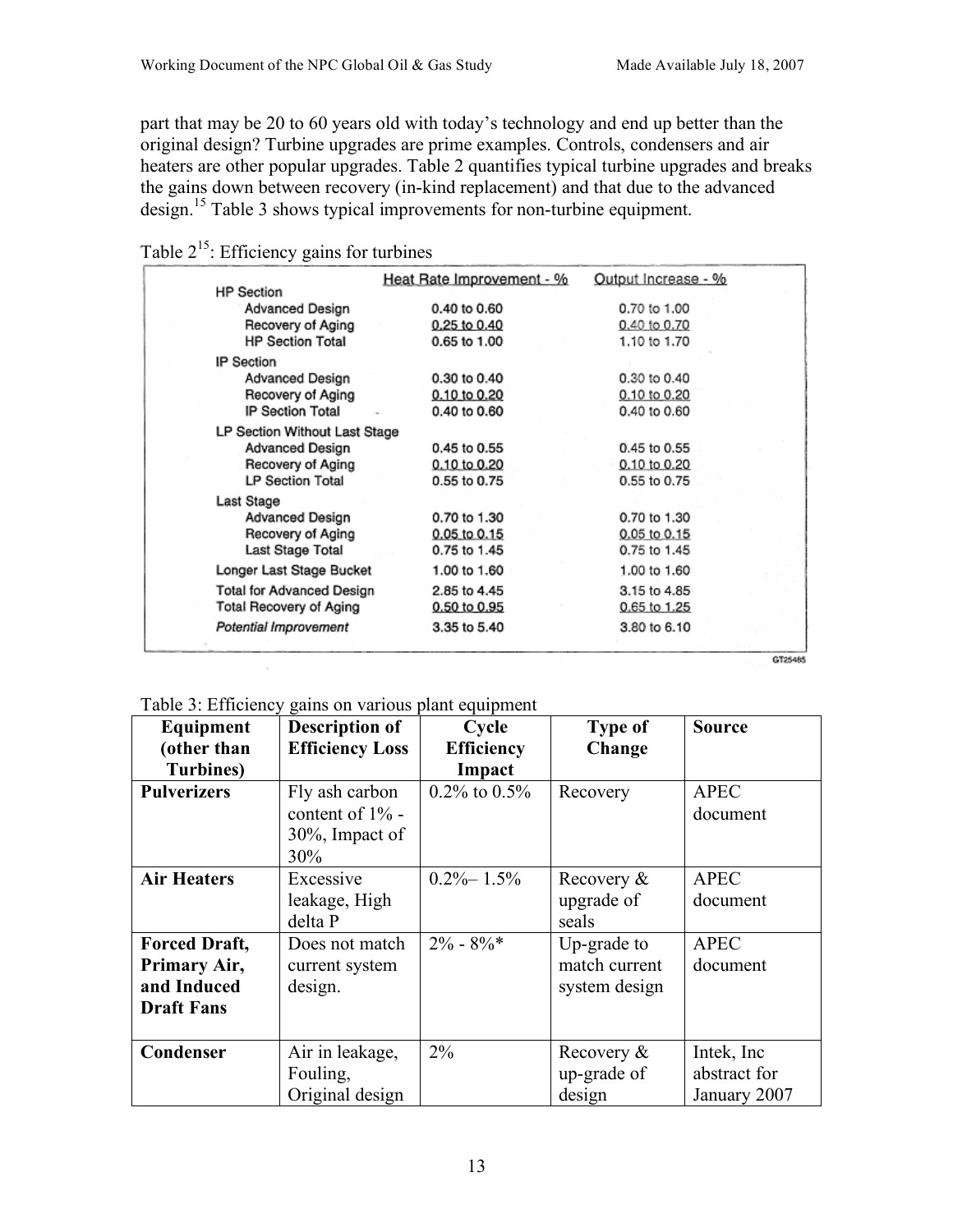|                                                                                         | of air removal                                                                            |              |  | <b>EPRI Heat Rate</b> |
|-----------------------------------------------------------------------------------------|-------------------------------------------------------------------------------------------|--------------|--|-----------------------|
|                                                                                         | equipment                                                                                 |              |  | Improvement           |
|                                                                                         |                                                                                           |              |  | Conference            |
| <b>Control</b> and                                                                      |                                                                                           |              |  |                       |
| <b>Instrumentation</b>                                                                  |                                                                                           |              |  |                       |
|                                                                                         |                                                                                           |              |  |                       |
|                                                                                         |                                                                                           |              |  |                       |
| <b>Overall Unit</b>                                                                     | Controllable                                                                              | $5\% - 10\%$ |  | <b>Storm</b>          |
|                                                                                         | Losses                                                                                    |              |  | Technologies          |
|                                                                                         |                                                                                           |              |  | abstract for          |
|                                                                                         |                                                                                           |              |  | January 2007          |
|                                                                                         |                                                                                           |              |  | <b>EPRI Heat Rate</b> |
|                                                                                         |                                                                                           |              |  | Improvement           |
|                                                                                         |                                                                                           |              |  | Conference            |
|                                                                                         | * This range of values is predominately capacity rather than heat rate. The cause is most |              |  |                       |
| likely higher pressure drops caused by scrubber and/or SCR retrofits. Only what is lost |                                                                                           |              |  |                       |

likely higher pressure drops caused by scrubber and/or SCR retrofits. Only what is lost can be recovered, so it should not be assumed that the maximum value can be applied to more than a small number of units. There may be some heat rate improvement due to advanced design replacement fans, but that is relatively small compared to the capacity recovery.

The text below is taken directly from a report, Costs And Effectiveness Of Upgrading And Refurbishing Older Coal-Fired Power Plants In Developing Apec Economies, published in June of 2005 by APEC (Asia Pacific Economic Cooperation) Energy Working Group. It describes a number of unit operations in a power plant that typically contribute to sub-standard efficiency. A given power plant generally will not have one big issue affecting efficiency, but rather several big issues and a large number of small refinements.

For the past ten years, U.S. AID has been conducting efficiency audits at power plants in India and China. An audit requires the purchase of several hundred thousand dollars worth of diagnostic equipment and evaluation of 4-6 experienced professionals working onsite at the power plant for up to six months. It is a significant undertaking, but based on the experiences of AID, well worth the effort.

Beginning in 2007 the Asia-Pacific partnership plans to initiate a 6-country peer review of power plant efficiency practices. The participating countries are the U.S., China, India, Australia, Japan, and Korea. The effort is being coordinated by EEI (Edison Electric Institute).

# **Equipment Refurbishing and Upgrading Options (taken from APEC document, June 2005)**

*Air Heaters*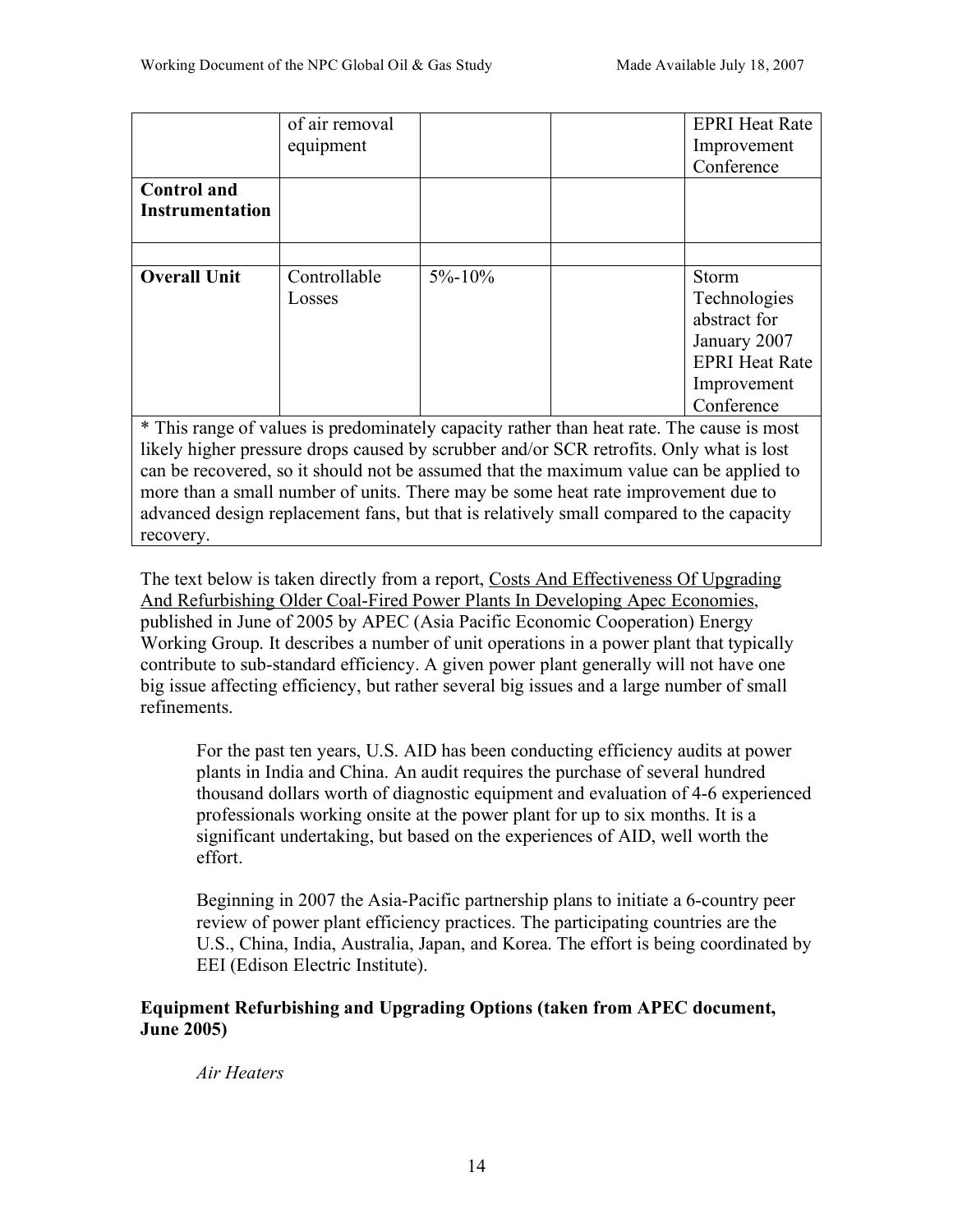Air heaters heat combustion air and cool boiler exit flue gas. Boiler efficiency is improved and the hot air needed for drying coal and obtaining proper combustion is provided to the pulverizers and burners. The two types of air heaters used most often are the regenerative and tubular air heaters.

Air heater operating deficiencies include excessive leakage of combustion air into the boiler exit flue gas flow, low air temperatures to the pulverizers and burners, excessive air and flue gas pressure loss. These problems cause lower boiler efficiency, reduced gas and air flows, reduced air temperatures, and reduced coal input that can limit boiler output. Pollutant emissions often increase because lower boiler efficiency requires increased coal consumption. Air leakage results in increased flue gas flows that consequently reduce precipitator collection efficiency.

Performance improvement depends on the design and the current performance of the existing air heater. Flue gas leaving some operating air heaters has exceeded the design value by 5  $\degree$ C to 20  $\degree$ C and air leakage to into the flue gas flow may reach 40%. As a result of these conditions, boiler efficiencies can decrease in the range of 0.2% to 1.5%. These deficiencies can be corrected by air heater improved surface cleaning, air to gas path seal improvements, and other upgrading and refurbishment.

#### *Pulverizers*

Pulverizers dry and process coal to a fine powder that is required in the burners. Improved and refurbished pulverizers often reduce unburned carbon, which is wasted fuel. Fly ash carbon content in the range from 1% to over 30% has been encountered. A 30% fly ash carbon content will cause a loss of boiler efficiency in the range of 0.2% to 0.5%.

Pulverizer upgrading and refurbishment can also reduce the amount of ash slag (iron, silica, calcium and other coal ash constituents) that collects on furnace walls, superheaters, and reheaters, thereby improving heat transfer and boiler efficiency. These ash accumulations may also cause overheating and corrosion of boiler tubes, causing failures that require boiler shutdown for repairs.

#### *Burners*

Burners mix coal and primary air with secondary air for injection into the furnace. With improved burners and instrumentation more complete combustion of the coal with lower NOx emissions is possible. In addition, with new burners and instrumentation, operators can adjust air and coal flow for complete combustion and lower unburned carbon, and reduce water wall slagging and superheater/reheater slagging and fouling. These improvements result in better heat transfer within the furnace and improved boiler efficiency. Improved coal feeders and pulverizers may also be needed to achieve the benefits of improved boiler efficiency. As noted above for improved pulverizers, the impact on boiler efficiency can be significant.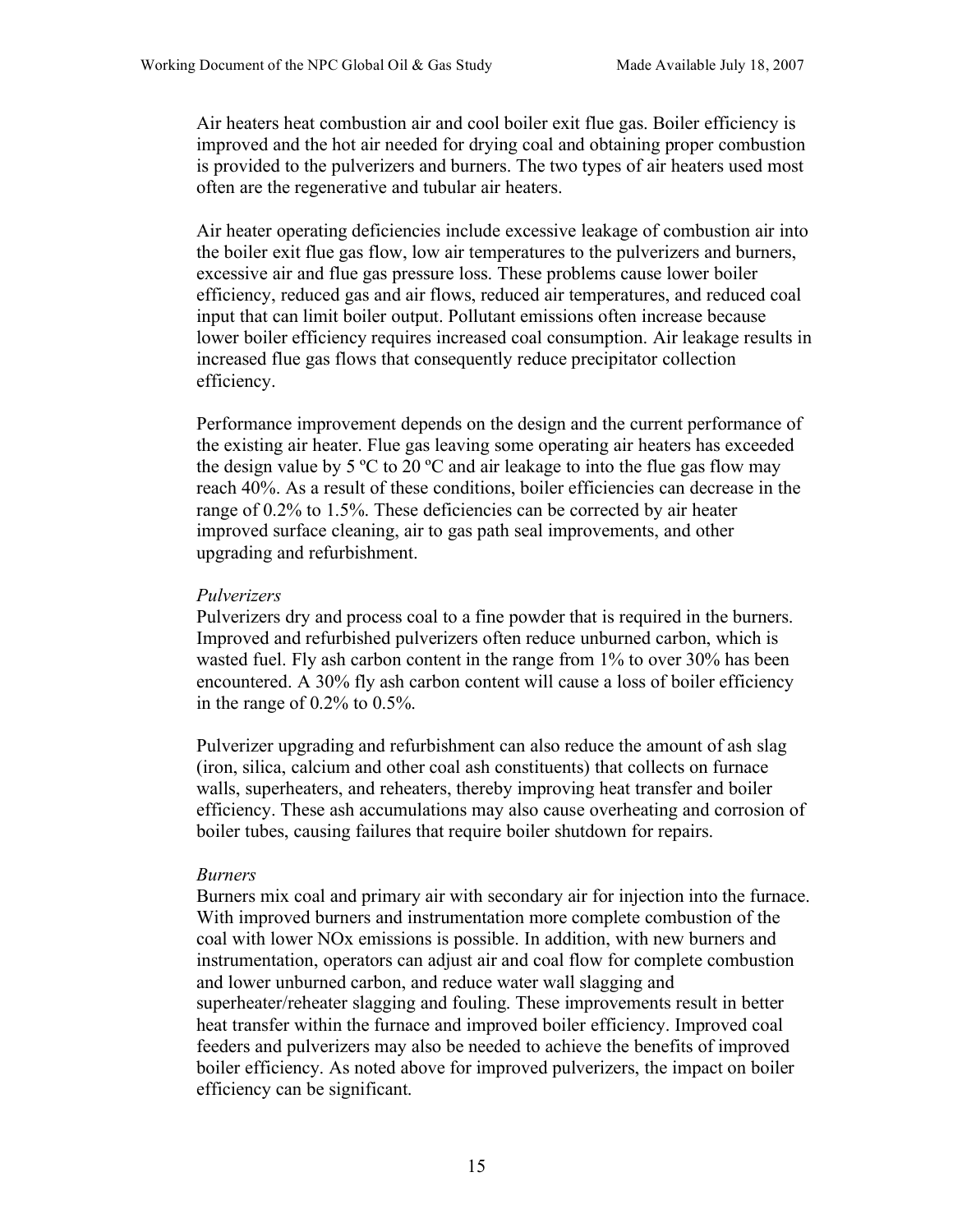#### *Burner Furnace Sootblowing Upgrades*

Improved or additional sootblowers increase furnace, superheater, and reheater heat absorption leading to increased boiler efficiency, reduced coal consumption, and lower emissions by maintaining these tube surfaces reasonable clear of ash accumulations that reduce heat transfer.

#### *Steam Turbines*

Steam turbines convert the boiler steam energy into rotating energy for turning the generator.

Improving steam turbine performance by refurbishing will result in significant performance improvements. Refurbishments include removing deposits that cause a reduction in blade aerodynamic performance, repairing or replacing the first stage turbine blades that have been damaged by boiler tube scale, replacing or adjusting blade and shaft seals, and other activities. In addition, major performance improvements can be implemented on many turbines with newer, more efficient turbine blades and other components. These improvements are possible because current turbine designs perform more efficiently than the designs that were available ten to twenty years ago.

#### *Condensers*

Condensers receive steam from the steam turbines where cooling water flowing through tubes cools and condenses the steam. Condensing lowers steam turbine exhaust pressure and increases turbine efficiency. Also, condensing the steam allows pumping and recycling the high quality water to the boiler. Scaling on the water-side of the condenser tubes decreases the heat transfer coefficient and higher condenser pressures result. Increased condenser pressure will significantly reduce steam turbine output and efficiency. Air leakage into the condenser can also increase condenser pressure and will lower the quality of the recycled water.

#### *Forced Draft, Primary Air, and Induced Draft Fans*

Forced draft (FD) fans supply air to the burners and in some systems to the pulverizers. With a pressurized furnace, the forced draft fans provide sufficient pressure for the flue gas flow through the furnace, air heater and flue gas cleanup equipment to the chimney. Some boilers have primary air fans that supply air to the pulverizers, whereas some boilers have blowers or exhausters on each pulverizer. Induced draft (ID) fans move flue gas from the furnace through the air heaters and flue gas cleanup equipment to the chimney.

Increased fan flow and pressure are required for various reasons:

- Changes in the coal quality and moisture.
- Air heater and other equipment pressure losses have increased.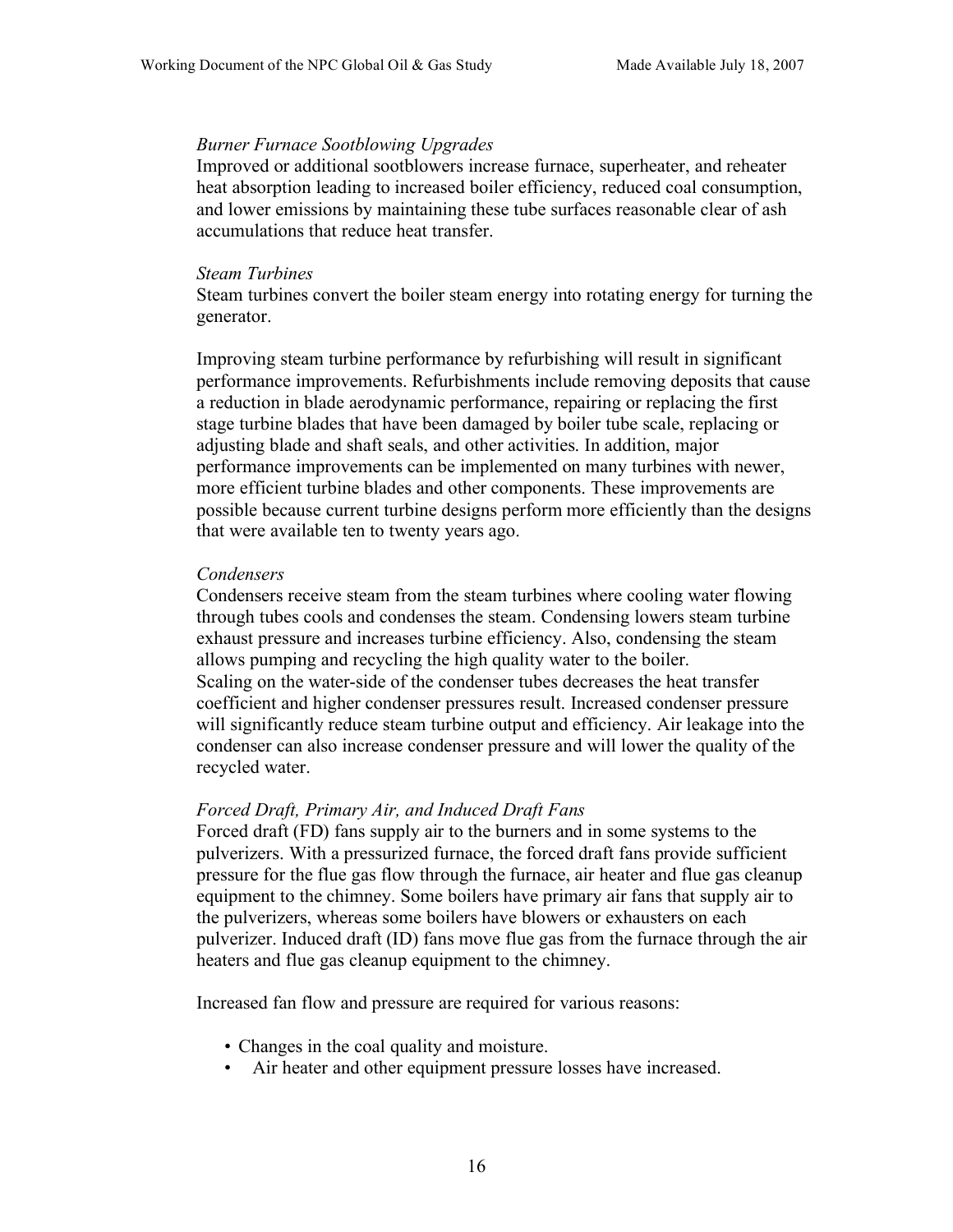- Air pollution control or burner modifications have increased air and flue gas pressure losses.
- The original design pressures and flows for the fans were not adequate for the current actual operating situation.

Unit output reductions from fan performance deficiencies have been encountered that have reduced unit output in the range of 2% to 8%.

#### *Control and Instrumentation*

Control and instrumentation improvements can reduce total fuel consumption due to quicker and more coordinated startups, and provide better control of fuel and air during normal operation. The main impacts of improved controls are improved operating efficiency due to better control of excess air and steam pressure and temperature, as well as faster load changes in response to the generating system requirements. In addition, boiler and turbine stresses are reduced because startup and load changing is coordinated to reduce temperature and pressure variations. This often provides higher unit availability because of the decrease in thermal stresses and inadvertent unit trips during generating system transients, which, in turn, lead to turbine, boiler and other equipment failures. (end of APEC document)

Advancement in design opens up another possibility, modifying the original design of a unit. This can be as "simple" as resizing the backend of the turbine to increase flow capability or reduce losses due to being undersized in the original economic analysis (low fuel prices) or as complicated as totally replacing major pieces of equipment and modifying the cycle. In some cases, such as turbine nozzles, the replacements can be designed to have a lower rate of deterioration. In the extreme, this type of upgrade can become a repowering option where the boiler is replaced by combustion turbines, a new boiler or converted (CFB). Significant efficiency and fuel changes are possible. To summarize, deterioration can be addressed as follows:

- Refurbishment
- Replacement in kind
- Upgrade with advanced design<br>• Modify original design
- Modify original design<br>• Renowering
- Repowering
- Retirement with replacement by new construction

Given the large aggregate capacity of existing coal-fired power plants and their long useful life, efforts to improve the average efficiency of the existing stock by one or two percent could have a significant near term impact on fuel consumption rates and greenhouse gas emissions. Every plant, based on age, condition and economics will fall at one of the levels on the above list, with most of them in the top 3 categories. Different pieces of equipment might be at different levels for the same plant. The amount of gain is also a function of the plant's design and situation. Finally, when all is considered, most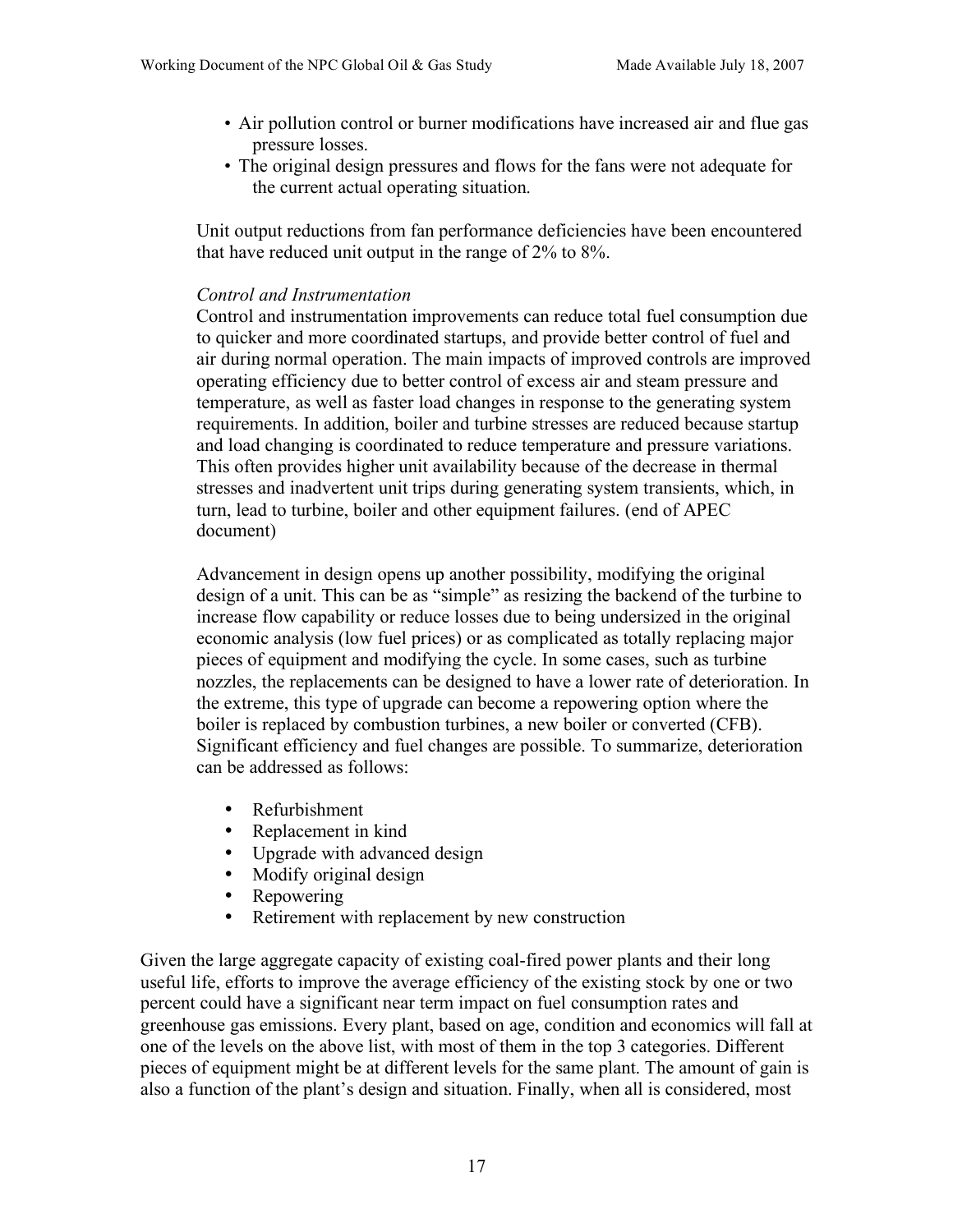plants will fall in the 3-6% range of possible improvement. The practical or economic values will be lower. The newer plants might be in the 2-4% range and a certain population might be 2% or less because they were already upgraded.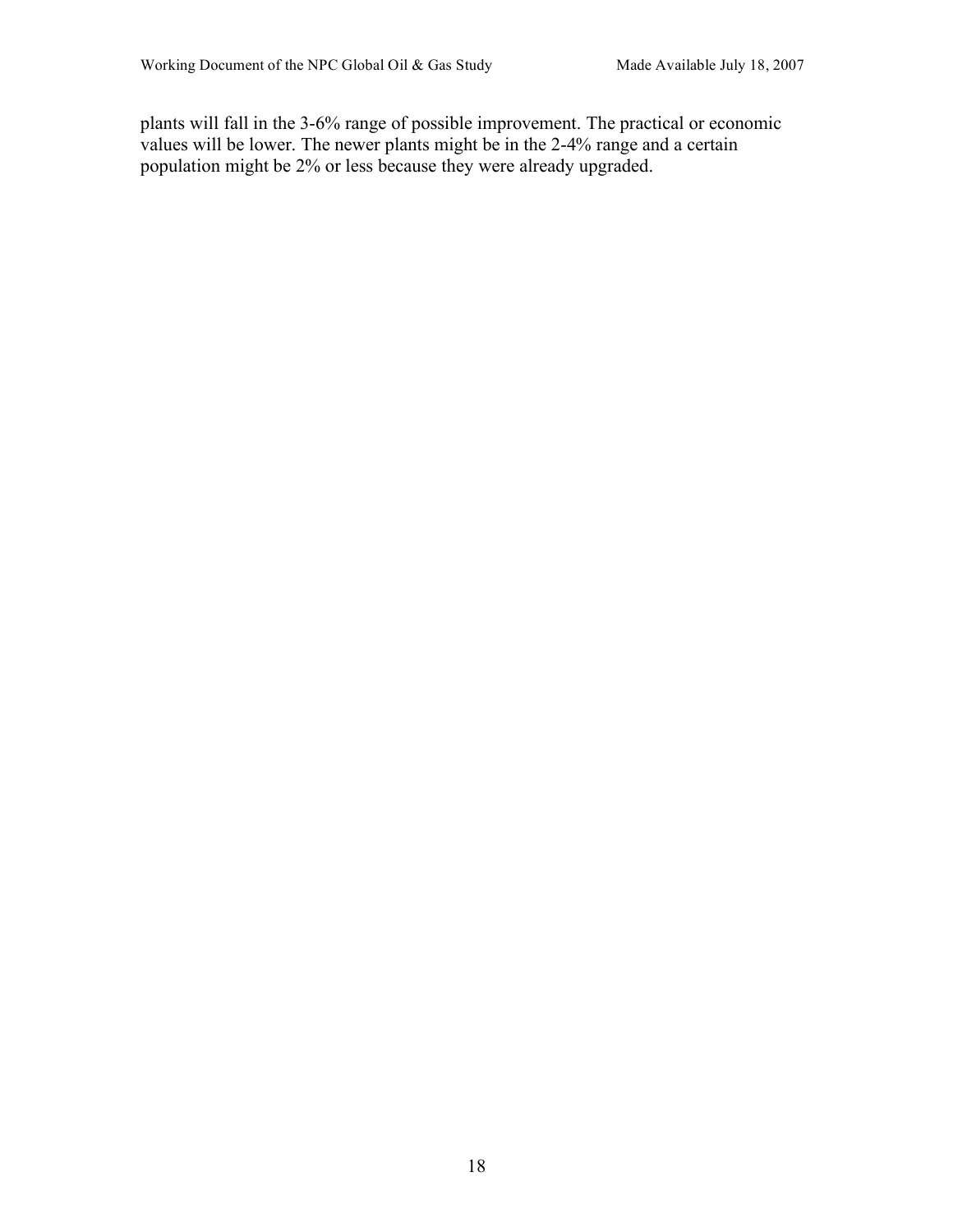# **Forecasted Efficiency**

Two primary sources for analyzing the past and the future of power generation efficiency are the Energy Information Administration's (EIA) Annual Energy Outlook 2007 and the International Energy Agency's (IEA) World Energy Outlook. The overall measure of power plant efficiency comes from the heat rate (Btu/kWh). This accounts for the total heat (i.e. fuel) required to generate each kWh. Highly efficient units will require less heat/fuel to generate each kWh. Heat rates were calculated from the provided data for each report to develop trends in power plant efficiency. This analysis is centered on fossil fuel generation. General consensus is that petroleum generation will continue to decline, so we will further focus our discussion on only natural gas and coal-fired generation.

## *United States*

Figure 5 shows historical and forecasted heat rates from US natural gas and coal-fired power plants. Historical calculations are based upon EIA data. The post-war boom of the late 1940s and 1950s saw a large increase in new power plants. However, these were, by today's standards, highly inefficient plants, with the overall fleet heat rate starting in 1949 at nearly 15,000 Btu/kWh. By the end of the 1950s, more efficient plant constructions drove the fleet heat rate to approximately 10,300 Btu/kWh, where it remained relatively unchanged until the end of the century.



Figure 5: Historical and forecasted heat rates from EIA and IEA

The overbuild of natural gas combined cycle units in the late 1990s decreased the natural gas fleet heat rate below 9,000 Btu/kWh, where it currently resides. However with the recent higher natural gas prices, coal generation still represents over 50% of current US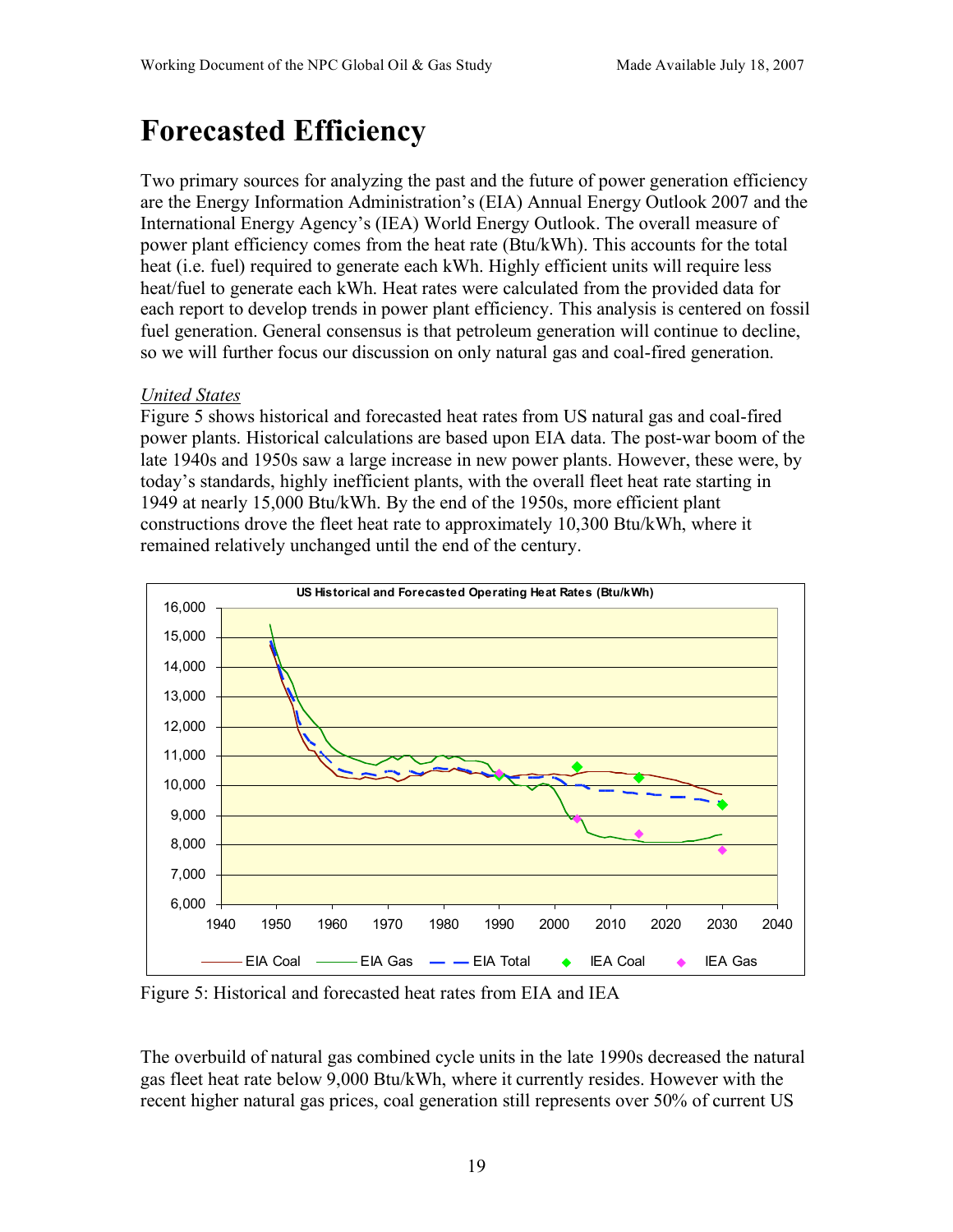power generation. Therefore overall US fleet heat rate was not impacted by the large combined cycle build since coal-fired heat rates remain around 10,400 Btu/kWh.

The EIA is projecting the natural gas fleet heat rate to continue to decline. Around 2023, generation from gas units decreases faster than consumption, resulting in a slight increase to 8,300 Btu/kWh. Currently, best technology combined cycle units can achieve ~5,700 Btu/kWh [General Electric H-System]. The gas heat rate includes CT plants which could have heat rates as high as 13,000 and as low as 8,550 Btu/kWh in the future according to the EIA. These types of units will continue to be needed as they have the ability to turn on and off over a small time period leading to increase system stability.

The EIA is forecasting moderate improvements in the coal fleet heat rate, achieving 9,700 Btu/kWh by 2030. In terms of percentage improvement it is approximately the same trend as gas units. This indicates many more new coal plants as compared to new gas plants in the projection. To see any appreciable improvement in fleet heat rate, a large number of new, efficient units would need to replace a large number of old, inefficient units and/or existing units would have to be retrofitted. With 40 year life spans and high capital costs (vs. gas plants) to construct, and risk of a CO2 constrained environment, this is not achieved very quickly. The difference in fuel price (coal vs. gas) is another major driver for increased efficiencies in gas plants compared to coal plants. Major increases in combined cycle efficiencies will make those units more competitive with coal in dispatch. With coal's current fuel pricing advantage, there is less incentive to make wholesale improvements in efficiency versus focusing on availability. Table 4 shows the EIA assumptions for new build heat rates for 2005,  $n<sup>th</sup>$ -of-a-kind in the future and the best observed heat rates to date. Observed data for combustion turbines is not provided since efficiency is not their primary role in the supply stack. These units are used primarily as peakers, where efficiency is not of utmost concern.

| <b>Technology</b>                                            | Heat<br><b>Rate</b> in | Heat Rate n <sup>th</sup> -of-a-<br>kind (% improvement | <b>Best Current</b><br>$(2004)^{16}$ |
|--------------------------------------------------------------|------------------------|---------------------------------------------------------|--------------------------------------|
|                                                              | 2005                   | from $2005$ )                                           |                                      |
| Scrubbed Coal                                                | 8,844                  | 8,600 (2.8%)                                            | 8,842*                               |
| <b>IGCC</b>                                                  | 8,309                  | 7,200 (13.3%)                                           | N/A                                  |
| IGCC w/ carbon sequestration                                 | 9,713                  | 7,920 (18.5%)                                           | N/A                                  |
| Conv. CC                                                     | 7,196                  | 6,800 (5.5%)                                            | $6,335*$                             |
| Adv. CC                                                      | 6,752                  | 6,333 (6.2%)                                            | N/A                                  |
| Adv. CC w/ carbon sequestration                              | 8,613                  | 7,493 (13.0%)                                           | N/A                                  |
| Conv. CT                                                     | 10,842                 | 10,450 (3.6%)                                           | N/A                                  |
| Adv. CT                                                      | 9,227                  | 8,550 (7.3%)                                            | N/A                                  |
| * Coal = TVA, Bull Run Plant; $CC =$ Sempra, Elk Hills Power |                        |                                                         |                                      |

Table 4: EIA heat rate assumptions (all values Btu/kWh)

<sup>&</sup>lt;sup>16</sup> Electric Light & Power, Operating Performance Rankings Showcase Big Plants Running Full Time Nancy Spring, managing editor November, 2005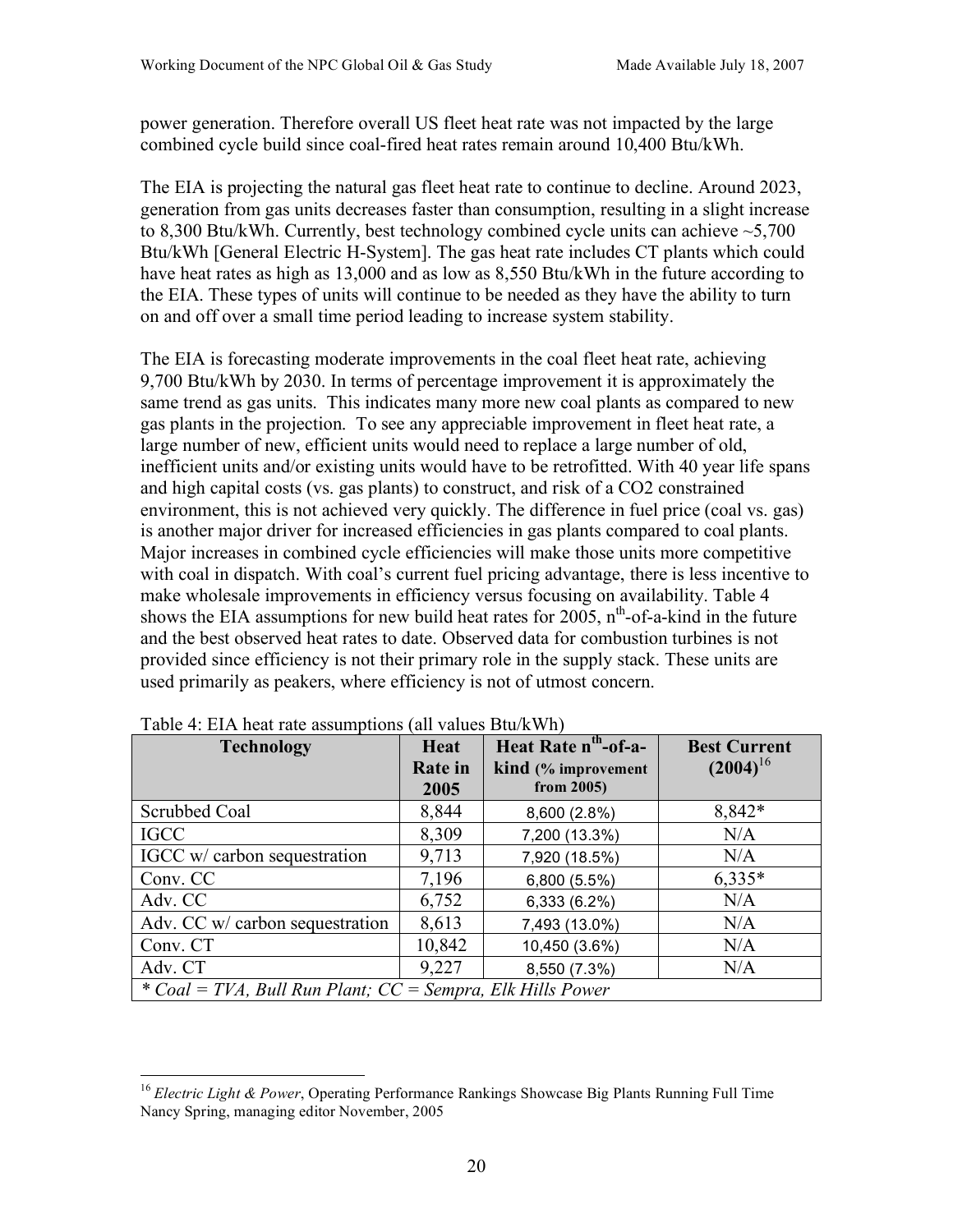The EIA forecasted heat rates for new builds seem reasonable when compared to the best operational CCs and coal units in 2004. In fact, the forecasted CC heat rate may be a bit conservative, considering new technology (GE H-System) has exhibited heat rates around 5,700 btu/kWh. The forecasted coal heat rate is slightly less than current operational technology, so the EIA is assuming technology advances. In light of the cooling water system requirements (especially in the west), the forecasted heat rate may not be achievable without future technology advances.

Historical EIA and IEA generation and fuel consumption varied slightly for the US, while the IEA provides fuel consumption for combined power and heat plants. To mitigate this discrepancy, it was assumed that historical EIA data for the US was correct. The 1990 IEA data was then normalized to the EIA data. Each normalization factor was used to scale the forecasted IEA data, so it could be directly compared with the EIA forecasted data. Figure 5 shows the IEA forecasted heat rates for both coal and gas-fired plants. The IEA and EIA forecast very similar coal-fired heat rates, but differ slightly in 2030 with EIA forecasting 9,700 Btu/kWh and IEA projecting 9,400 Btu/kWh. The forecasts slightly diverge in gas-fired heat rates, with the EIA having the anomaly decrease (rise of heat rate) in efficiency starting in 2023.

According to the EIA Annual Energy Outlook, the coal-fired fleet heat rate shows improvement over the forecast horizon. To determine how much of this improvement comes from new generation versus improvements to existing units, the heat hates for each were back calculated. Table 5 shows the methodology used in calculating the heat rate of existing units. Equation 1 shows the calculation used for determining weighted-average heat rates for existing and new units. Total generation, total coal heat rates and the mixture of pulverized/IGCC new builds are all available from the EIA Annual Energy Outlook. From those given values, all other values necessary to derive future heat rates for units existing in 2007 can be obtained. Solving Equation 1 for *HRexist* yields the value we are seeking. New build capacity by year is available in the Annual Energy Outlook. The EIA assumed new pulverized coal units have a heat rate of 8,600 Btu/kWh, while new IGCC units have a heat rate of 7,200 Btu/kWh. Assuming a capacity factor of 80% for all new coal generation, the amount of total generation from existing and new units can be calculated. According to the Annual Energy Outlook 2006, coal new builds in 2015 were 72% pulverized and 28% IGCC. The mixture in 2030 was 40% and 60% respectively. This data is not yet available for the 2007 report, so the new build mixture is assumed unchanged from the 2006 report. For the years 2015-2030, the ratio of pulverized and IGCC new builds was linearly interpolated to get a curve for new pulverized and IGCC generation. Using a weighted-average heat rate calculation based on the above information, the heat rate for existing units was calculated and is shown in Figure 6. Heat rates remain relatively flat through 2030.

Table 5: Methodology for back calculation of existing unit heat rates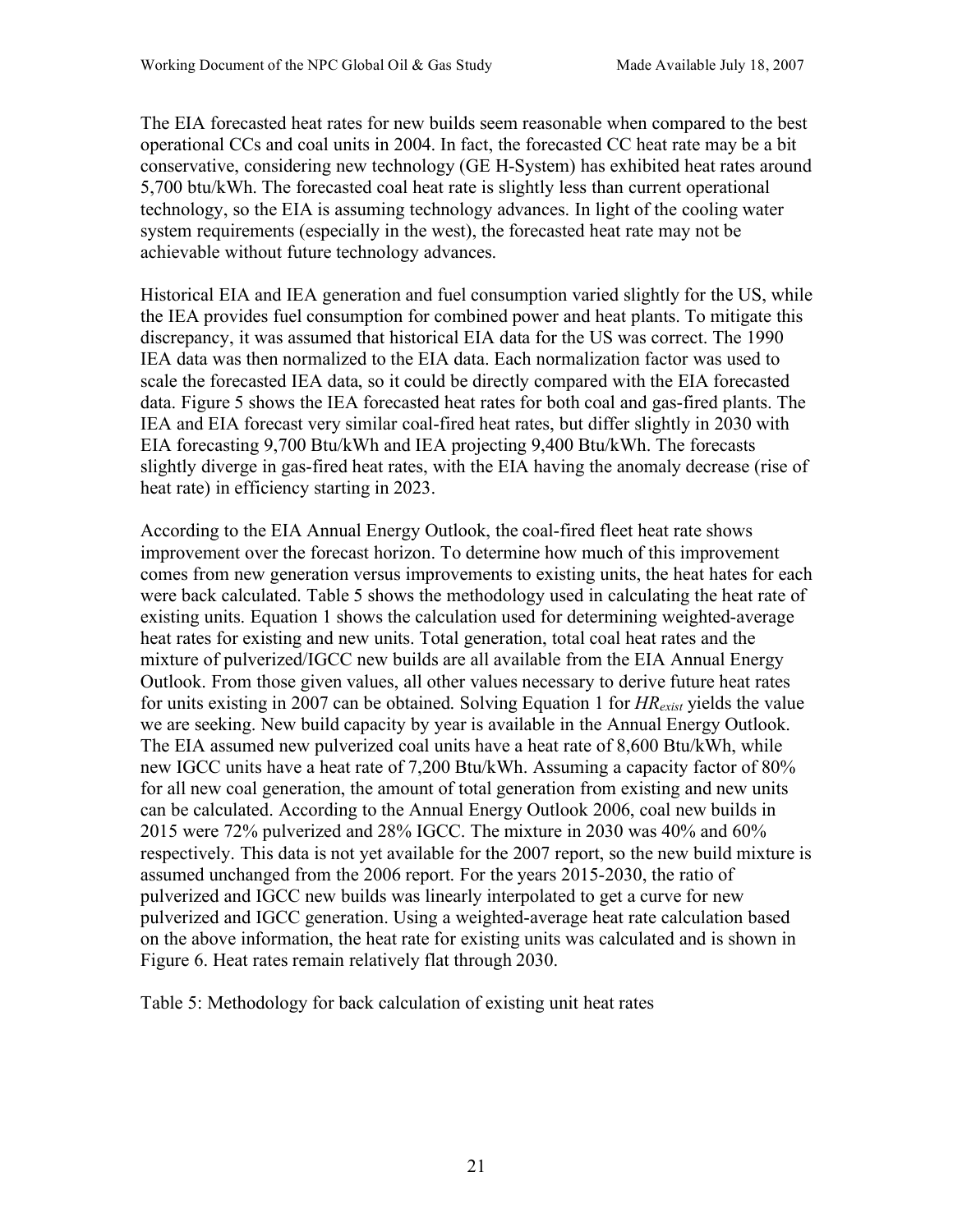| <b>ID</b>                              | Value                                         | Formula                              | <b>Notes</b>                          |
|----------------------------------------|-----------------------------------------------|--------------------------------------|---------------------------------------|
| [1]                                    | Total Generation (MWh)                        | given                                | Provided EIA AEO                      |
| [2]                                    | Cumulative New Build Generation - 80% CapFact | =NewBuildCoalCapacity*8760*0.80      | NewBuildCoalCapacity Provided EIA AEO |
|                                        | % New Coal Pulverized                         | linearly interpolated over 2015-2030 | Provided EIA AEO 2006                 |
| $\begin{bmatrix} 3 \\ 4 \end{bmatrix}$ | % New Coal IGCC                               | linearly interpolated over 2015-2030 | Provided EIA AEO 2006                 |
| [5]                                    | New Pulverized Generation                     | $=$ [3]*[2]                          |                                       |
| [6]                                    | New IGCC Generation                           | $=$ [4]*[2]                          |                                       |
| $\vert$ [7]                            | <b>Existing Unit Generation</b>               | $=$ [1]-([5]+[6])                    |                                       |
| [8]                                    | <b>Total Heat Rate</b>                        | given                                | Calculated EIA AEO                    |
| [9]                                    | New Heat Rate                                 | see Eq. 1                            |                                       |
| [10]                                   | <b>Existing Unit Heat Rate</b>                | see Eq. 1                            |                                       |

$$
\frac{\left(HR_{\text{exist}} \times Gen_{\text{exist}}\right) + \left(HR_{\text{new}} \times Gen_{\text{new}}\right)}{Gen_{\text{exist}} + Gen_{\text{new}}} = HR_{\text{total}}
$$
 Eq. 1



Figure 6: Heat rate at existing coal units according to EIA

According to the EPA, as discussed above, nearly 270 GW will be scrubbed by 2020. This amounts to nearly 90% of all coal units, including new builds which are all assumed to be built with scrubbers and SCRs. By 2020 about 18% of existing coal units will be retrofitted with a scrubber (this does not include units that currently have scrubbers in 2006). The net change in heat rates through 2030 is nearly 0%. This means that any loss due to parasitic load must be identically offset by improvements in efficiency through other retrofits or refurbishing. Based on scrubber retrofits alone, (18%\*2% parasitic load) this means that the coal fleet efficiency improvement is 0.36% for existing units. SCRs are not taken into account in this analysis since they are installed on gas units as well. Also, SCR and scrubber installations are not mutually exclusive, as many coal units will install both. Assuming the fleet heat rate would still remain flat with SCR installations, an even larger improvement would be required to identically offset the parasitic load losses. This value is between 2-3% (scrubber =  $2\%$ , SCR =  $1\%$ ). The improvement to existing unit heat rates is not attributed to the retirement of less efficient units (i.e. "addition by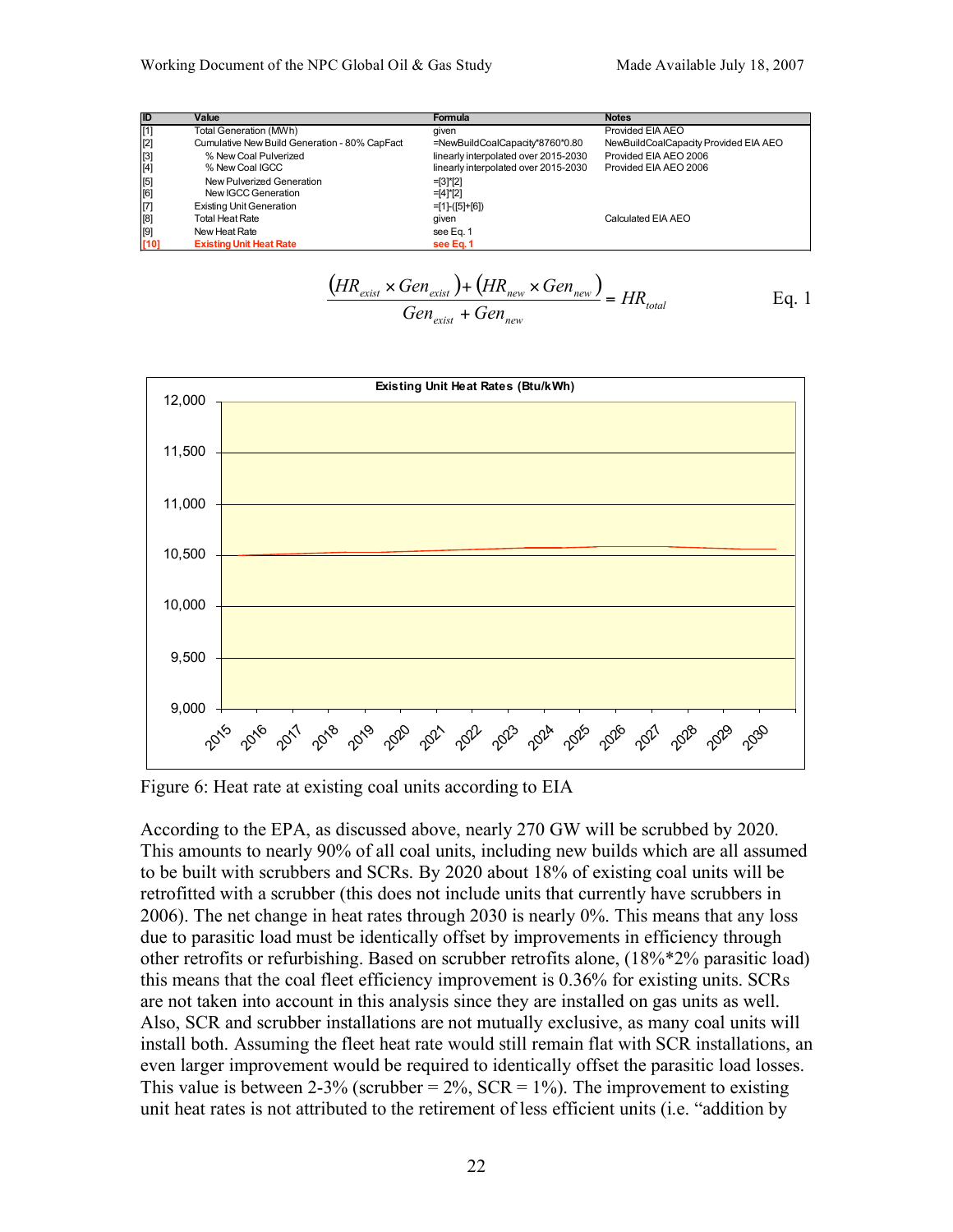subtraction"). By 2030, retired coal capacity is only 1.29% of the entire coal fleet capacity. Considering this 1.29% would have lower capacity factors than the units replacing them, their impact is considered negligible to the observed efficiency improvement.

#### *CO2 Impact in United States*

Using the EIA forecasted heat rates,  $CO<sub>2</sub>$  emissions were calculated using standard emission rates of 205 lb/mmtbu and 115 lb/mmbtu for coal and gas units respectively. Five scenarios were compared:

- 1.  $CO<sub>2</sub>$  Locked at Current HR 2007 HRs are used in perpetuity
- 2.  $CO<sub>2</sub>$  at EIA Forecasted HR forecasted decrease in HR is used
- 3.  $CO<sub>2</sub>$  If 1/2 Coal Goes to Gas 50% of coal generation goes to gas generation
- 4.  $CO<sub>2</sub>$  with 2x Coal Turnover the percentage of coal fleet that is new build is doubled (i.e. by 2030 65% is new build as opposed to the EIA base of 32.5%)

5.  $CO<sub>2</sub>$  with 5% Improvement to Current HR – current heat rates improved 5% Figure 7 shows the  $2030 \text{ CO}_2$  emissions for each case. As might be expected the scenario in which 50% of coal generation goes to gas generation yields the lowest  $CO<sub>2</sub>$  emissions. This is accounted for by the double reduction effect of heat rate and emission rate. Coal units have higher heat rates and emissions rates. Reducing 50% of that generation by *both* heat rate and emission rate has a multiplicative effect on total  $CO<sub>2</sub>$  emissions. Below is a simple illustration of the effect on  $CO<sub>2</sub>$  by replacing coal generation with gas generation

*Coal*: 
$$
\frac{205 \text{ lb CO}_2}{\text{mmbtu}} \times \frac{10.5 \text{ mmbtu}}{\text{MWh}} \times \frac{\text{ton CO}_2}{2000 \text{ lb CO}_2} = \frac{1.08 \text{ ton CO}_2}{\text{MWh}}
$$

|  |           | Gas: $\frac{115 \text{ lb CO}_2}{2} \times \frac{7.0 \text{ mm} \cdot \text{ min CO}_2}{2} \times \frac{\text{ ton CO}_2}{2} = 0.40 \text{ ton CO}_2$ |      |
|--|-----------|-------------------------------------------------------------------------------------------------------------------------------------------------------|------|
|  | mmbtu MWh | $\cdots$ 2000 lb CO <sub>2</sub>                                                                                                                      | MWh. |

By replacing 1 MWh of coal generation with gas, only 37% as much  $CO<sub>2</sub>$  is emitted. Figure 8 shows the total  $CO<sub>2</sub>$  emission savings for the timeframe 2007-2030. As expected, replacement of coal generation with gas generation has the largest impact followed by replacement of old coal generation with new coal generation.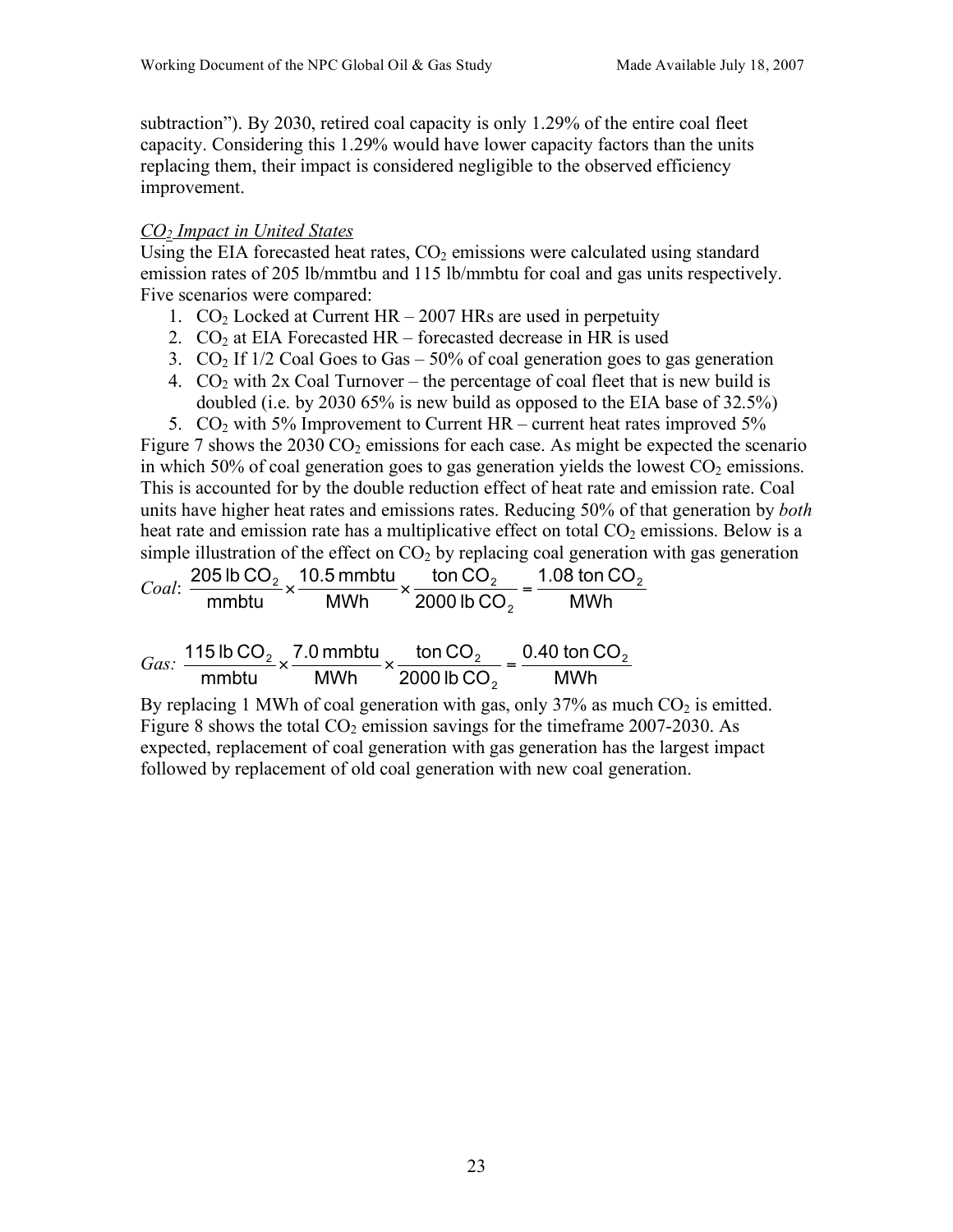



Figure 7:  $CO<sub>2</sub>$  emissions in 2030 for various scenarios calculated from EIA Annual Energy Outlook

As always, there are trade-offs. In a carbon constrained world it would be easy to suggest the '1/2 Coal Goes to Gas' scenario. However, the amount of natural gas consumption jumps dramatically to meet this excess demand. With coal accounting for 50% of power generation, this is a significant shift  $-25%$  of total generation moving to gas. Figure 9 shows gas consumption for power generation in 2030 for the given scenarios. With over 3 times the gas consumption for the '1/2 Coal Goes to Gas' scenario as the EIA base forecast, significant price changes in natural gas would occur. This would make coal more attractive, thus increasing CO2 emissions until a final equilibrium is obtained. The above scenarios are simply illustrations of the potential impacts that efficiency can have on  $CO<sub>2</sub>$  emissions and gas consumption. In reality, market forces will act to temper extremes toward equilibrium.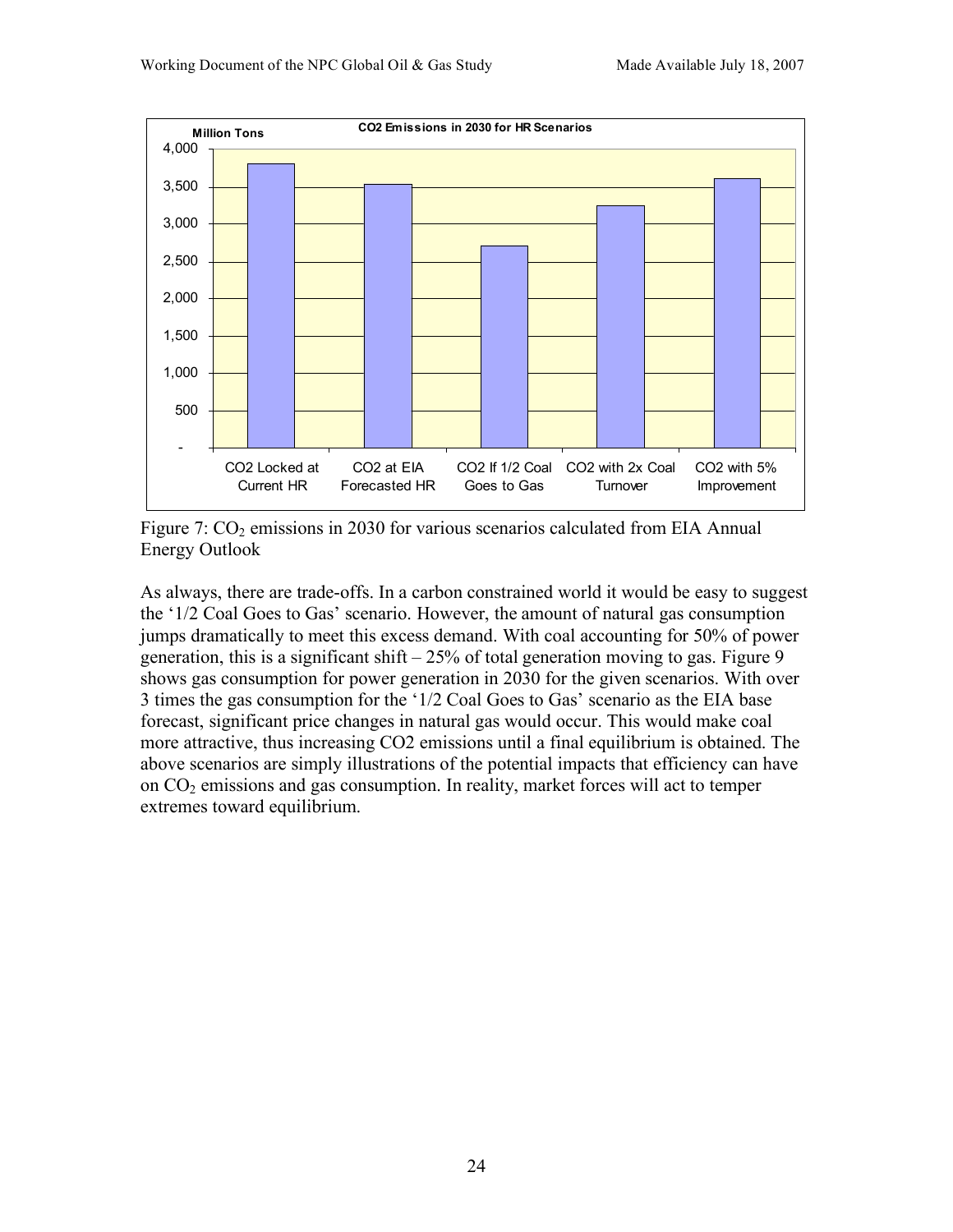

Figure 8: Total  $CO<sub>2</sub>$  emission savings vs. the total emitted if 2007 HRs locked in perpetuity



Figure 9: Gas consumption in 2030 for various scenarios calculated from EIA Annual Energy Outlook

# *World and China*

Since historical data does not align properly between EIA and IEA, heat rate improvements were examined for the world and China, as opposed to absolute heat rate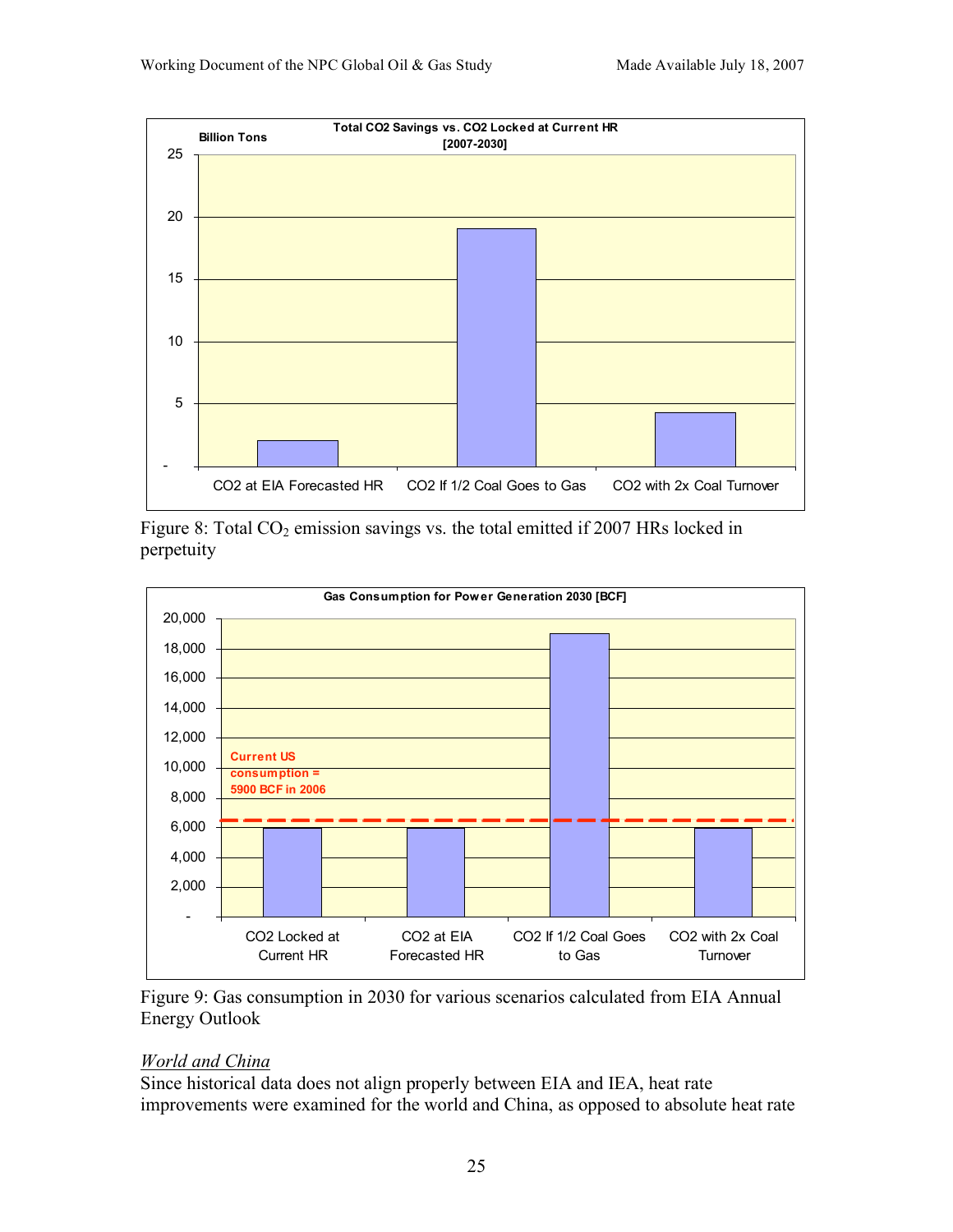values. Figures 10-12 show the percentage improvements in heat rate for EIA and IEA from each agency's base year. As one might expect, heat rate improvements in China are expected to outpace worldwide improvements. Rapidly growing power demand is expected to drive a large increase in the number of new builds. With a larger percentage of fleet capacity coming from newer, efficient units, it is expected that overall improvements would increase rapidly in China. Worldwide heat rate improvements are forecasted to increase moderately for both gas and coal plants according to both EIA and IEA. Again, this is the result of gradual replacement of older, inefficient units with new, efficient ones. The slower pace of this replacement leads to the slower increase in efficiency when compared with China alone.

An important distinction to note between the EIA and IEA forecasts is the heat rate improvements of coal vs. gas. The EIA forecasts gas improvements for the world and China to greatly outpace improvements to coal-fired generation. Inversely, the IEA forecasts coal to improve more rapidly than gas-fired plants. There are two schools of



Figure 10: Gas heat rate improvements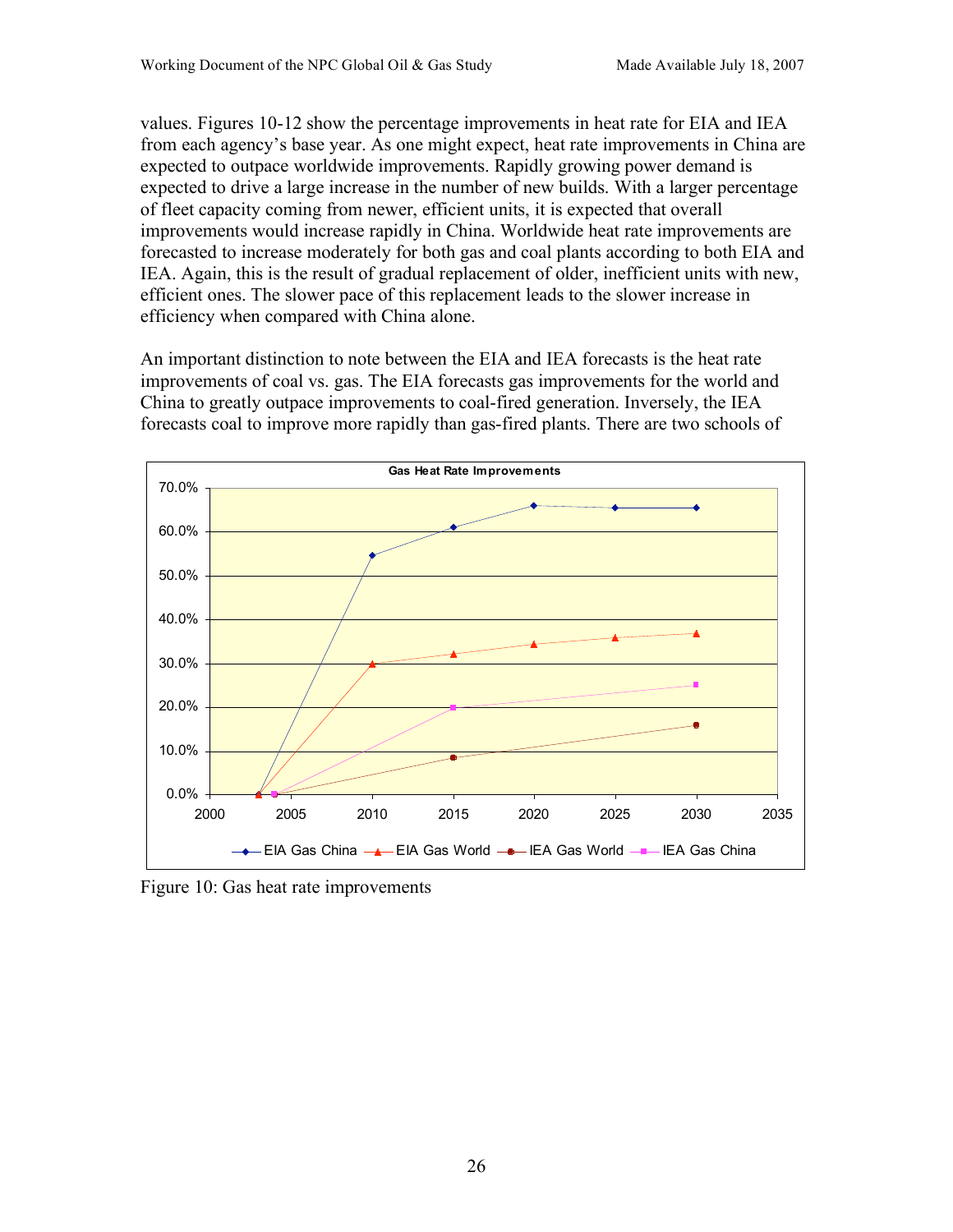

Figure 11: Coal heat rate improvements



Figure 12: Total heat rate improvements

thought that can justify either scenario. One could argue that gas heat rates are expected to rapidly improve due to a large buildup of highly efficient combined cycle units. This is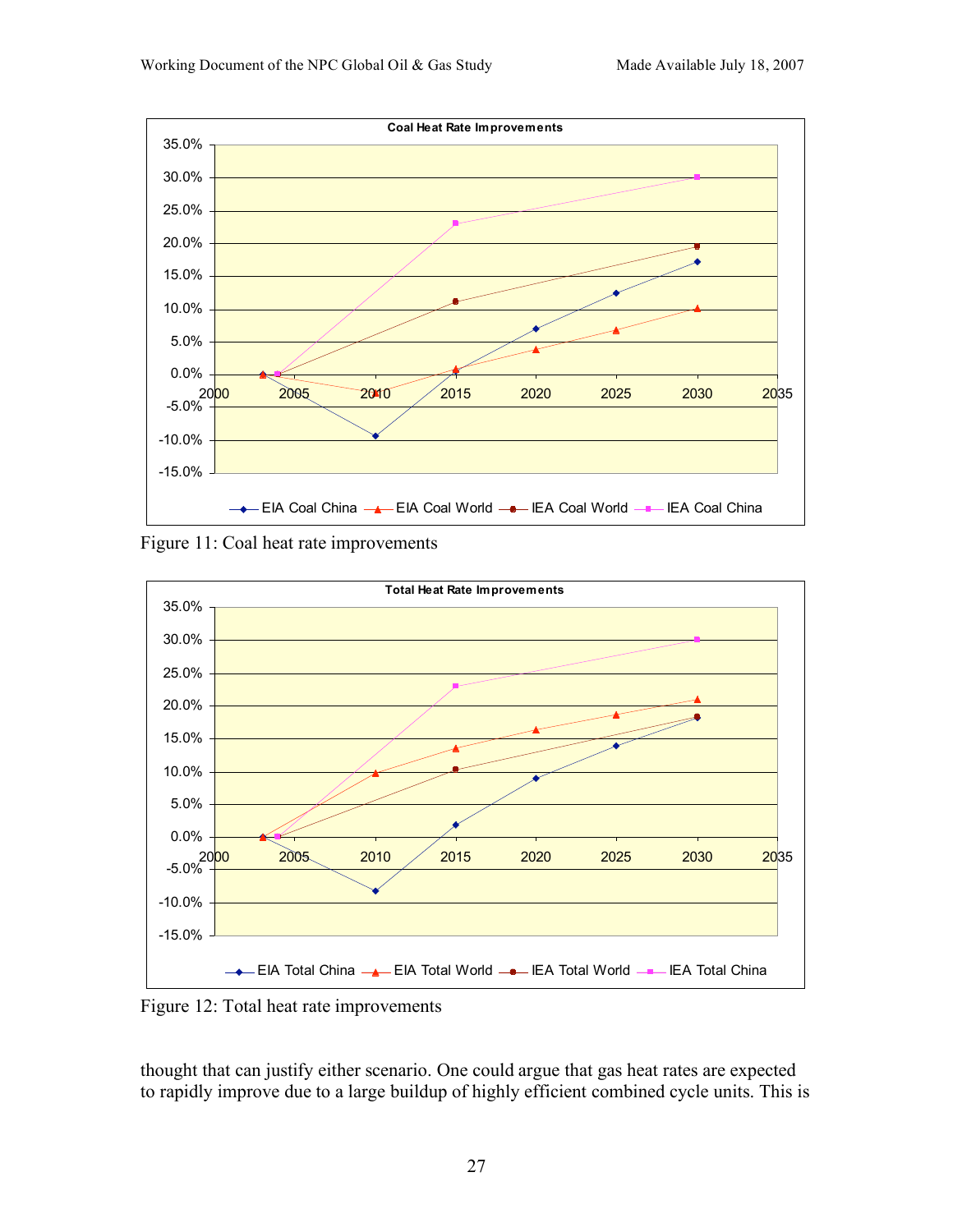the same phenomenon that was seen in the United States during the 1990s. With a rapid increase of combined cycle units, the gas heat rate quickly declines. The large improvements in coal-fired heat rates could be justified by determining that gas-fired heat rates are asymptotically approaching their maximum achievable efficiency (though not achievable, 100% efficiency is 3,412 Btu/kWh). Steam cycle coal units theoretically have more room for improvement since they are less efficient from the start.



Figure 13: Fuel mix for thermal power plants in China, U.S., and Japan

Recently, a blue book of energy of  $China<sup>17</sup>$  reported historical heat rates for Chinese power plants. The blue book data on Chinese coal-fired power plant efficiencies are not consistent with those forecasted by the Energy Information Administration. In its reference case, EIA forecasted electricity generation, coal consumption and coal-fired generation in China, as listed in Table 6. Based on the EIA data, the heat rates for coalfired power plants in China are calculated and listed in Table 6, and the calculated heat rates for 2003 and 2015 are much higher than those for 2002 reported by the blue book, as shown in Table 7. From Table 6, coal-fired generation in 2015 almost doubles that of 2003, which indicates that about 50% of electricity will be generated from new coal-fired plants built after 2003. However, the average heat rate only decreases 0.4% from 2003 to 2015. These new-builds will have an average heat rate of 11,426 Btu/kWh with assumptions of no retirement of old plants and constant capacity factor for all plants. If the retirement of old plants and higher capacity factors for the new builds are taken into consideration, the new builds' average heat rate will be higher than 11,426 Btu/kWh. This value seems much too high considering US new builds are currently achieving heat rates lower than 9,000 Btu/kWh. As a comparison, the average heat rates of U.S. coalfired power plants from EIA are listed in Table 6. Because of scarcity of reliable data, the

<sup>&</sup>lt;sup>17</sup> The Energy Development Report of China, Edited by M. Cui, etc., Social Sciences Academic Press of China, 2006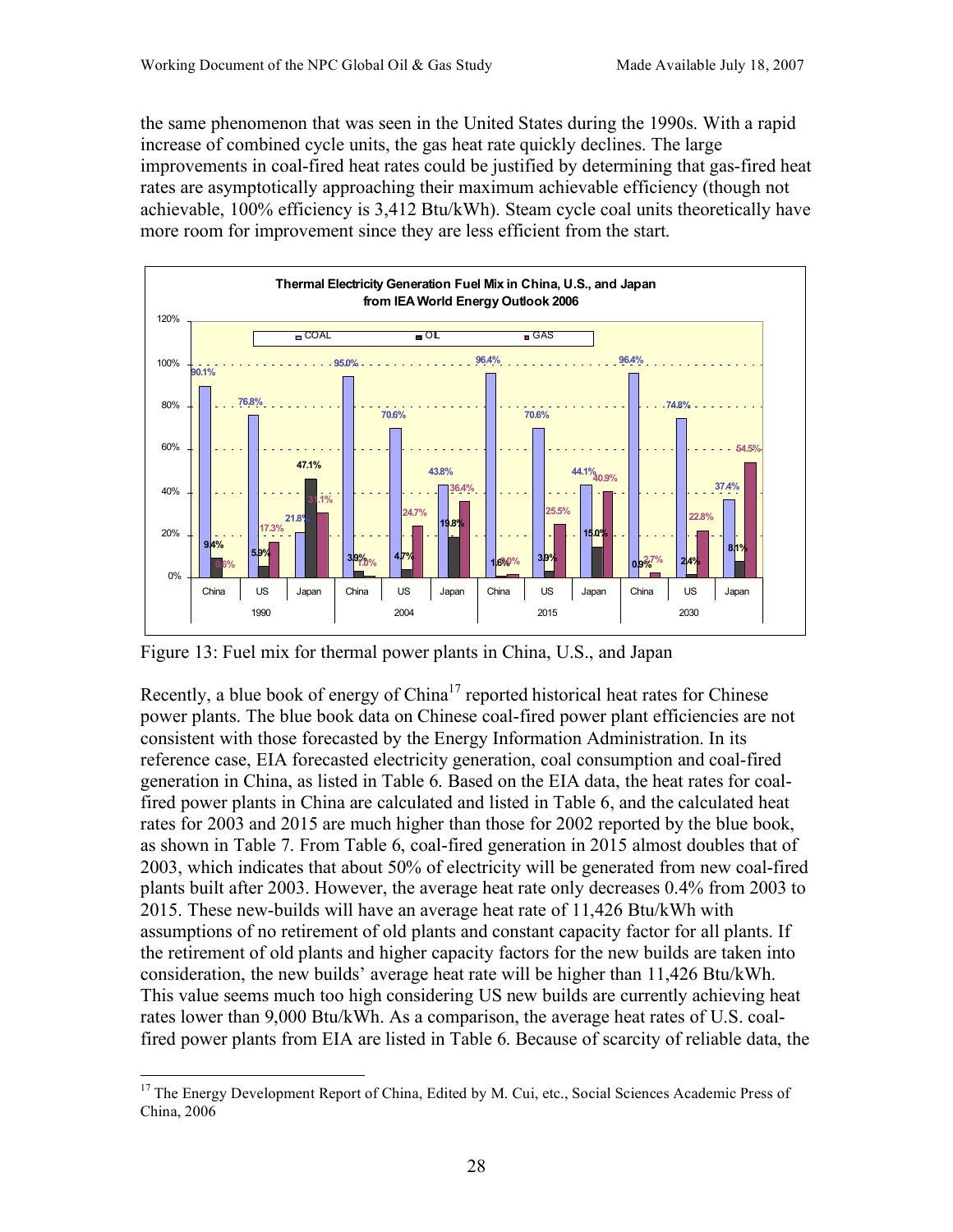uncertainty of the efficiencies of coal-fired power plants in China exists and is not ready to be solved at present. Also, this uncertainty has a huge impact on estimating  $CO<sub>2</sub>$ emissions from Chinese coal-fired plants. The  $CO<sub>2</sub>$  emissions from Chinese coal-fired plants for 2003 will be 8.2%, or 137 million tons, less if the average heat rate of 10,580 Btu/kWh in Chinese coal-fired plants from the Blue book is used, than that calculated from average heat rate of 11,530 Btu/kWh from the EIA. In a less-conservative way, if 17.1% decrease in the average heat rate from 11,530 Btu/kWh in 2003 to 9,560 Btu/kWh in 2030 for Chinese coal-fired power plants from the EIA is applied to the derived average heat rate of 10,580 Btu/kWh from the Blue book, there are 422 million tons of  $CO<sub>2</sub>$  emissions less than that based on the EIA forecasted 9,560 Btu/kWh. These calculations indicate that it is important to improve the data collection on  $CO<sub>2</sub>$  emissions issue before a reliable conclusion should be made.



Figure 14: Historical efficiency improvements according to The Energy Development

| Table 6: Electricity generation coal consumption and coal-fired generation in Chi |        |        |       |
|-----------------------------------------------------------------------------------|--------|--------|-------|
| Year                                                                              | 2003   | 2015   | 2030  |
| Generation (Billion kwh) <sup>18</sup>                                            | 1414   | 2788   | 5243  |
| Coal consumption (Quadrillion Btu) <sup>19</sup>                                  | 16.3   | 32     | 50.1  |
| Calculated average heat rate (Btu/kWh)                                            | 11,530 | 11,480 | 9,560 |
| U.S. average heat rate (Btu/kWh)                                                  | 10,310 | 10.370 | 9,670 |

Table 6: Electricity generation coal consumption and coal-fired generation in China

<sup>&</sup>lt;sup>18</sup> Energy Information Administration/International Energy Outlook 2006, Appendix F - Reference Case Projections for Electricity Capacity and Generation by Fuel

<sup>&</sup>lt;sup>19</sup> Energy Information Administration Report #:DOE/EIA-0484(2006), Release Date: June 2006, Figure 52 Coal Consumption in China by Sector, 2003, 2015, and 2030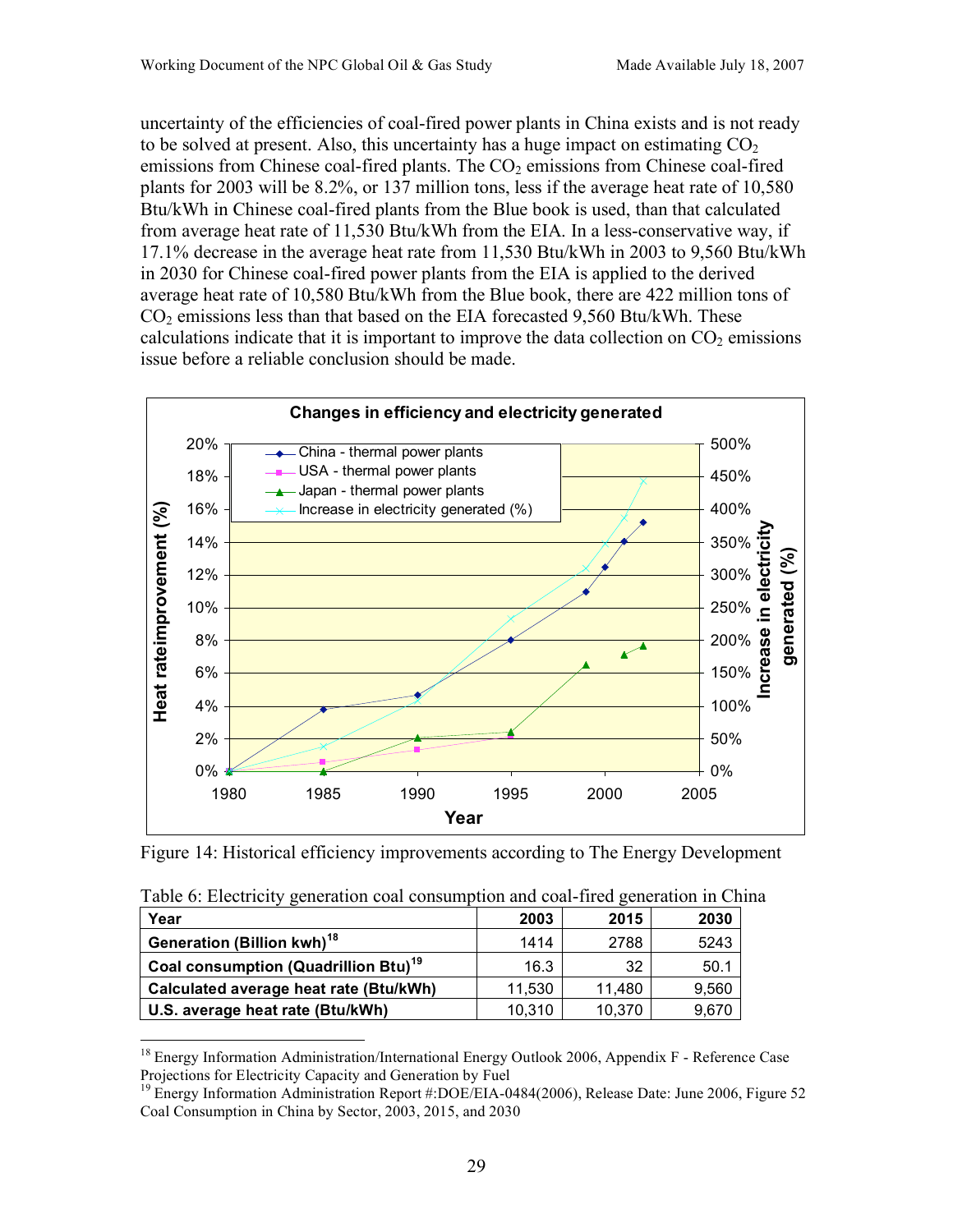| Year                  | 2002<br>2003 |     |  |  |
|-----------------------|--------------|-----|--|--|
| The Blue Book $^{17}$ | 580          |     |  |  |
| ΊA                    |              | 530 |  |  |

Table 7: Comparison of coal-fired heat rates in Btu/kwh from different sources

Improvement in coal-fired power plant efficiency in China has a great impact on the  $CO<sub>2</sub>$ emissions. If the coal-fired power plants in China kept their efficiency unchanged at the 2003 level, Chinese coal-fired power plants would emit 1 billion tons more  $CO<sub>2</sub>$  in 2030 under an assumption of 205 lb  $CO_2/mm$ Btu than it would if it had the 2030 forecasted heat rate of 9,560 Btu/kWh. To yield the Chinese forecasted heat rate of 9,560 Btu/kWh, all new coal plants built after 2003 would need to average 8,830 Btu/kWh. This highlights the imperative nature of the need to start installing more advanced coal plants in China versus their historically installed plant technology.

Overall, the EIA and IEA are forecasting fleet improvements to power plant efficiencies. The need for more efficient gas units in addition to technology improvements requires market influence. With gas prices at much higher levels relative to coal prices the need to increase efficiency becomes greater for a gas plant to make up the fuel price difference to a coal plant in dispatch. With an increasing amount of generation coming from coal-fired plants, the overall system fleet heat rate decreases at a slower rate than is seen for gas units alone. This is the weighted-average effect of coal-dominated generation.